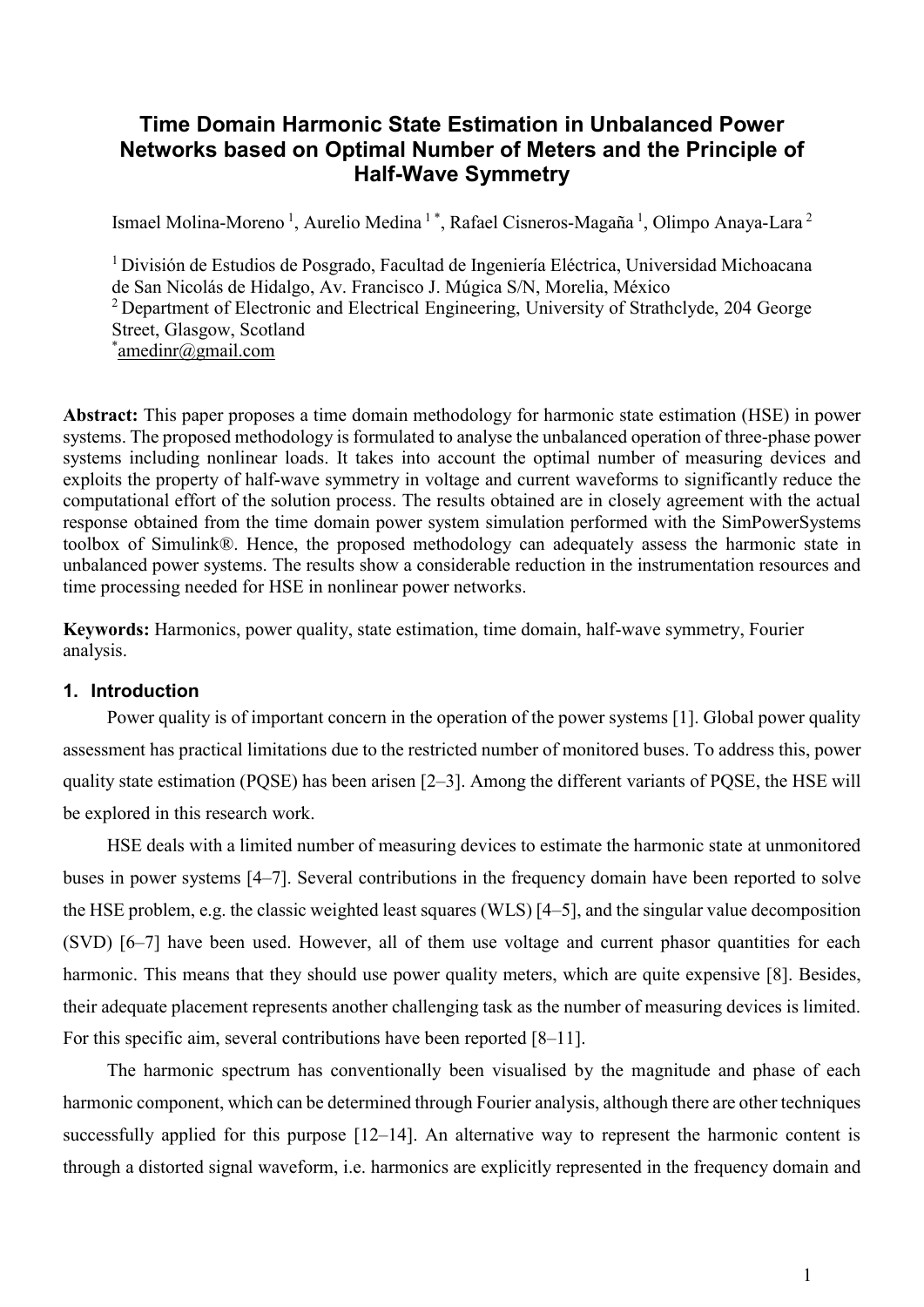implicitly in the time domain [15]. Simulators such as the electromagnetic transient program (EMTP) [16] or Simulink® have been used to analyse power systems in the time domain. The most common meters to acquire voltage and current waveforms are through data acquisition (DAQ) systems. There are several contributions about DAQ systems, e.g. [17–18]. DAQ systems must be synchronised to correlate data acquired from multiple channels. DAQ systems manufacturers offer devices based on a time reference like GPS to ensure high performance synchronisation. The time skew on the clock waveforms is less than 1 ns [19].

The potential of the time domain approach is that the measurement process is less complex than in the frequency domain, as it is only necessary to take a snapshot of the waveform to capture all harmonic content, i.e. unlimited range of harmonics.

Reference [20] has addressed the time domain HSE (TDHSE) problem. The TDHSE method is based on Kalman filter (KF) which requires a priori knowledge of the harmonic sources, the error matrices associated with the measuring process, the model plant, and an initial state. However, it is not always possible to have knowledge of harmonic sources. The method uses the numerical differentiation method to obtain the periodic steady state solution of the power network [21] requiring of additional computational effort. The TDHSE solution uses an over-determined measurement state estimation equation.

Reference [22] proposes a method that exploits the property of half-wave symmetry in voltage and current waveforms. The method uses this feature to make more efficient the numerical differentiation method to obtain the periodic steady state solution of a power network, which is taken as the initial state to the Kalman filter method.

Reference [23] proposes a method based on Kalman filter as in [20] but the measurement equation is based on an under-determined condition. In addition, the method uses measurements taken from a scaledown test system set up, which allows observe the behaviour of the Kalman filter assessing the TDHSE when the theoretical model presents errors on modelling and parameter values respect to the real model.

Recently, in [24], a new methodology to solve the TDHSE problem using filtered measurements and the WLS method as criterion to minimise the estimation error has been proposed. In order to estimate the harmonic state, the method samples at least one cycle. The HSE formulation has been developed for singlephase networks.

The methodologies reported in [20] and [22–24] do not take into account the use of the optimal number of measuring devices and their optimal placement.

The proposed methodology extends the TDHSE formulation from single-phase [24] to three-phase networks to consider the unbalanced operation condition in power systems. It uses the half-wave symmetry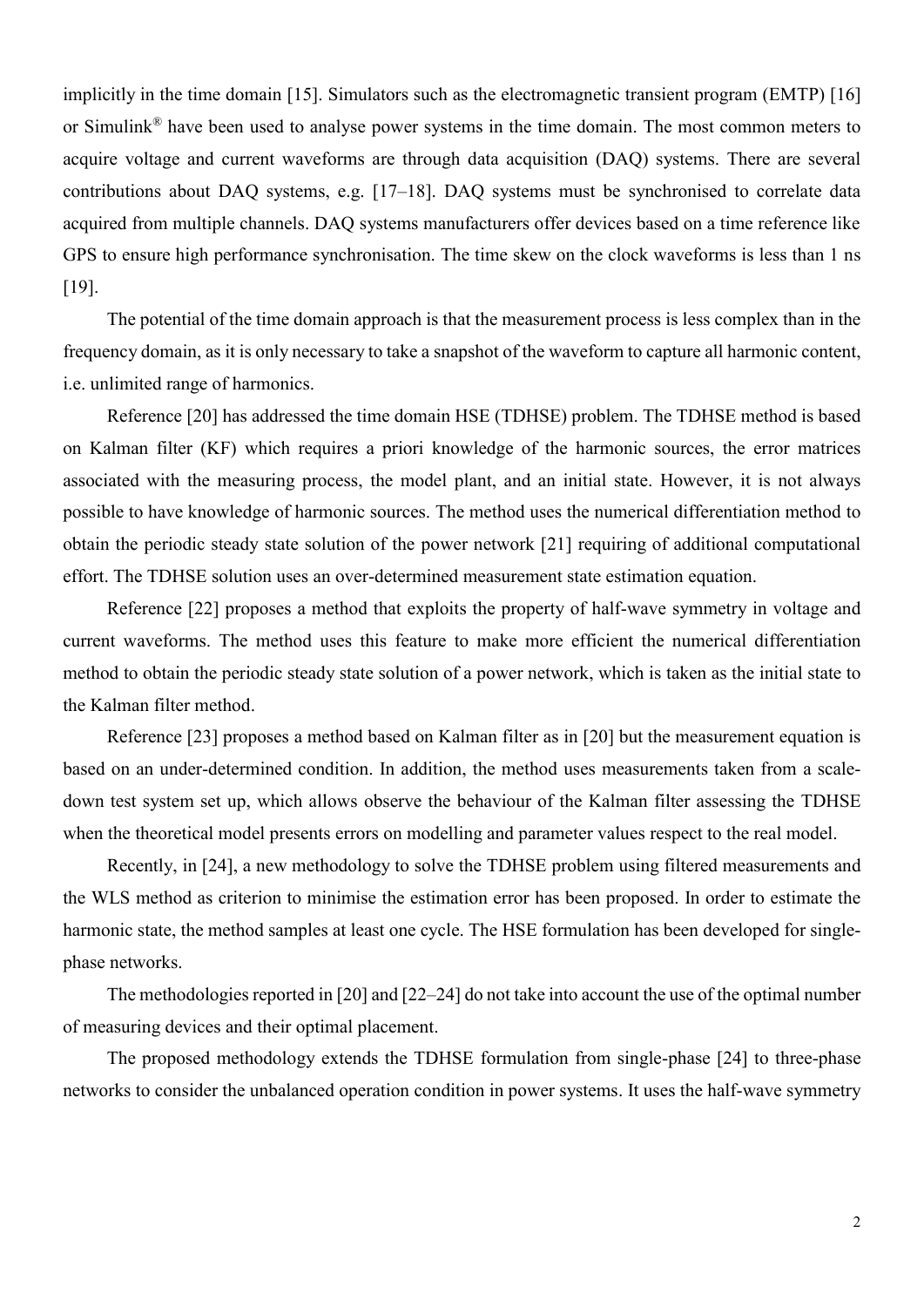property in voltage and current waveforms [22] to reduce from one to half cycle, the computational effort needed by the solution process of TDHSE. It introduces a procedure to obtain the minimum number of measuring devices to achieve full observability.

The rest of the paper is organised as follows: Section II describes the proposed TDHSE methodology divided into three main stages; Section III details the test systems for the conducted case studies; Section IV reports the results of the proposed methodology to evaluate the TDHSE through several conducted case studies; and Section V draws the main conclusions of this research work.

## **2. TDHSE methodology**

The state estimation has four steps: 1) hypothesis structure, 2) state variables estimation, 3) error detection and 4) error identification and removal [25]. Hypothesis structure defines topology errors, bad data and parameter errors. The second step corresponds to the process of computing the state variables. Steps 3 and 4 verify the hypothesis model of step 1 and if necessary modify the model. Bad data is classified as extreme errors, gross errors and noise [3].

In this methodology, the hypothesis model considers no topology errors and no parameter errors; bad data only considers normal measurement noise. The proposed method is focused on step 2. Detection and identification of extreme and gross errors have been the purpose of other contributions, e.g. [26-27].

The complete scheme for the TDHSE solution is shown in Fig. 1. The measurement matrix is developed using a three-phase network to analyse the unbalanced operation of power systems. Since HSE deals with a limited number of measuring devices, the measuring process should take into account an optimal measuring system, which can be defined as a system with a minimum number of measuring devices to obtain full observability. Data may be corrupted by noise. A filter based on the fast Fourier transform (FFT) is applied for noise mitigation. To exploit the feature of symmetry, the voltage and current waveforms are sampled only during half-cycle. The TDHSE uses the measurement equation and the WLS criterion to minimise the estimation error. In order to change from time domain to frequency domain, the FFT is used. To apply FFT, the feature of half-wave symmetry is used to obtain an estimated complete cycle.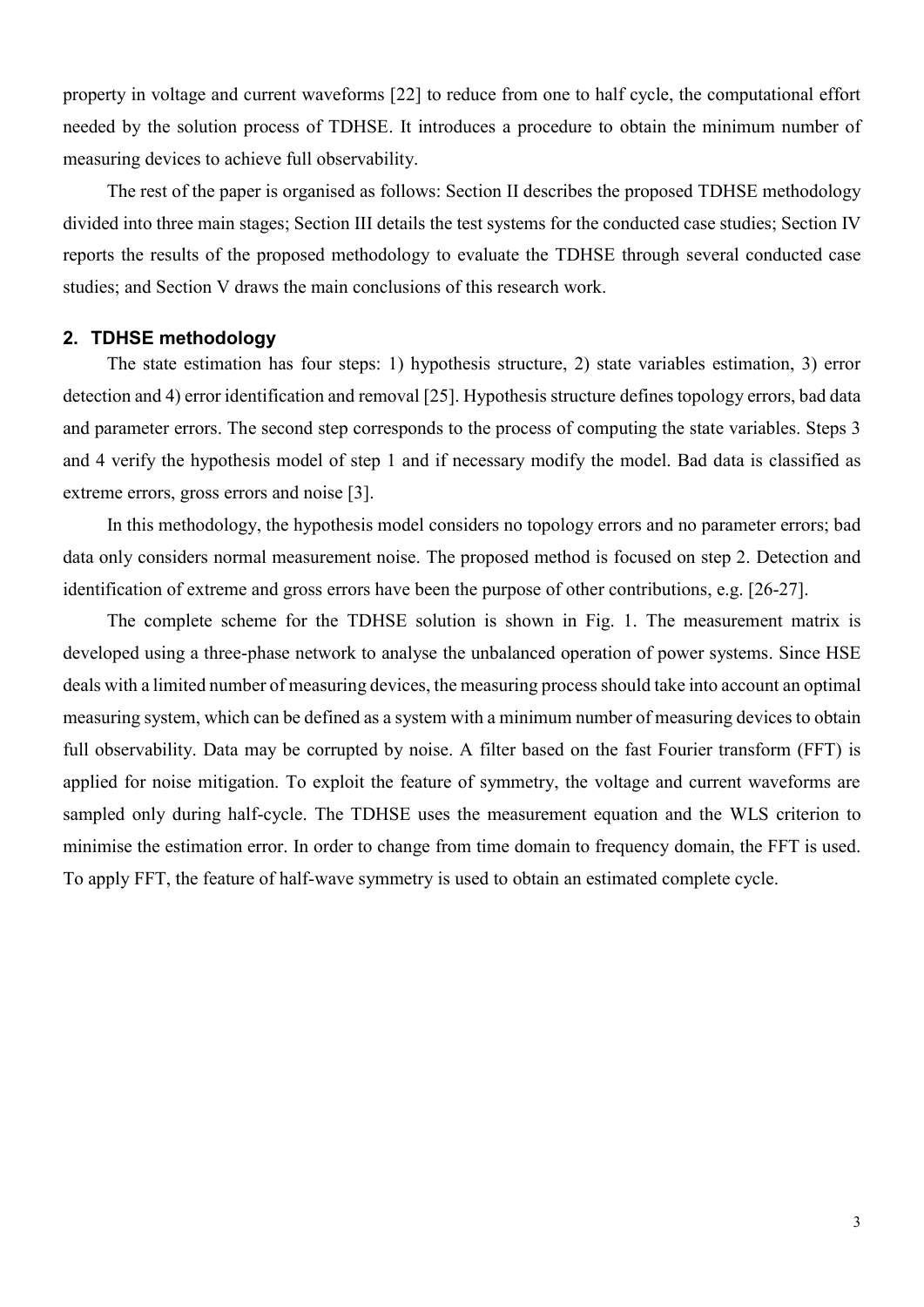

*Fig. 1. Complete scheme for the TDHSE problem*

#### *2.1. Measurement matrix*

TDHSE is based on the mathematical relationship between state variables and measurements, i.e.

$$
z = Hx + e \tag{1}
$$

where  $\mathbf{x} \in \mathbb{R}^n$  is the state vector;  $\mathbf{z} \in \mathbb{R}^m$  contains the measurements;  $\mathbf{H} \in \mathbb{R}^{m \times n}$  is called measurement matrix and  $\mathbf{e} \in \mathbb{R}^m$  represents the error associated to the measuring process generally assumed to be zero mean white Gaussian noise. The matrix **H** is said to be over-determined if  $m > n$ , under-determined if  $m <$ *n*, or critically-determined if  $m = n$  [28].

If the matrix  $H$  is over-determined, the WLS method is used to solve  $(1)$ . It minimizes the sum of the squared deviations from actual measurements of estimated state  $[4–5]$ . The estimated vector  $\hat{\mathbf{x}}$  is defined by:

$$
\hat{\mathbf{x}} = (\mathbf{H}\mathbf{H}^{\mathrm{T}})^{-1}\mathbf{H}\mathbf{z}
$$
 (2)

If all measurements are critical, the loss of one of them means loss of observability. However, some measurements have more influence than others, namely leverage measurements. The over-determined condition can be used to support leverage measurements.

If the matrix **H** is under-determined, the SVD gives a solution using the pseudo-inverse  $[6-7]$ , i.e. **H** can be factorised using SVD,

$$
\mathbf{H} = \mathbf{U}\mathbf{S}\mathbf{V}^{\mathrm{T}} \tag{3}
$$

where  $S \in \mathbb{R}^{n \times n}$  is a diagonal matrix with positive or zero elements called the singular values of **H**. The columns of  $U \in \mathbb{R}^{m \times n}$  are the left singular vectors and the columns of  $V \in \mathbb{R}^{n \times n}$  are the right singular vectors. Then,

$$
\hat{\mathbf{x}} = \mathbf{V}\mathbf{S}^{-1}\mathbf{U}^{\mathrm{T}}\mathbf{z}
$$
 (4)

If the matrix  $H$  is critically-determined,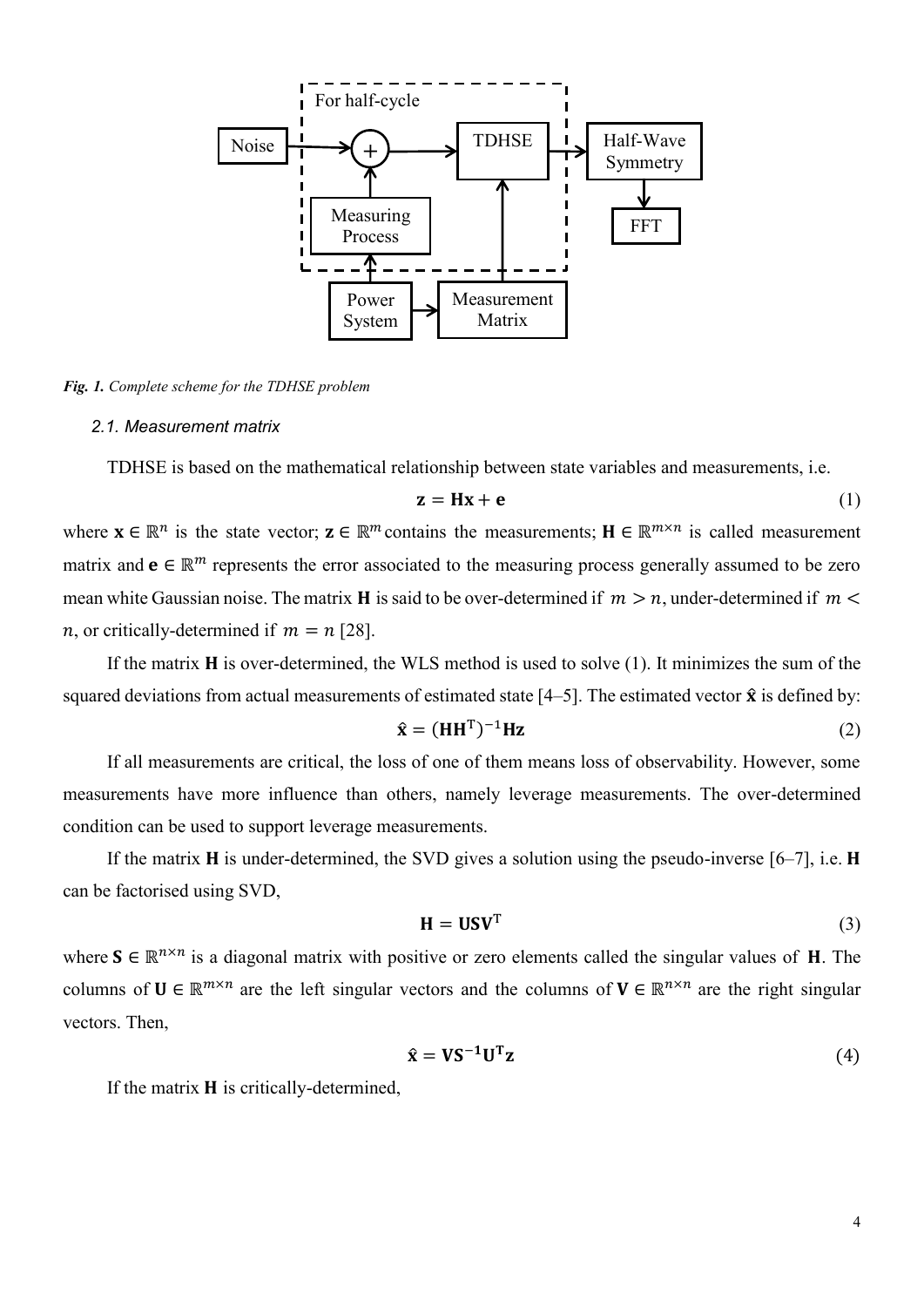$$
\hat{\mathbf{x}} = \mathbf{H}^{-1} \mathbf{z} \tag{5}
$$

To formulate the TDHSE problem, time *t* is defined as,

$$
t[k] = kTS = tk
$$
 (6)

where  $T_S$  is called sample period and *k* is the *k-th* sample number. The notation of  $kT_S$  will be represented by the super index *k*.

Numerical differentiation is needed to obtain H. There are several formulas to obtain the derivative of a function [29]. The basic formulas are known as the forward-difference formula if  $T_s > 0$  and the backward-difference formula if  $T_S < 0$ . These formulas generate an error  $O(T_S)$ . In this research work, the three-point midpoint formula is used as it generates an error  $O(T_S^2)$ . Hence, the derivative of the function *y* at  $t = kT$  is

$$
y'_{(t=kT)} = \frac{y^{k+1} - y^{k-1}}{2T_s} + O(T_s^2)
$$
\n(7)

The second derivative of the function *y* at  $t = kT$  can be obtained using the second derivative midpoint formula. This formula also generates an error  $O(T_S^2)$  and is defined as

$$
y''_{(t=kT)} = \frac{y^{k+1} - 2y^k + y^{k-1}}{T_5^2} + O(T_5^2)
$$
\n(8)

In [24], the elements more frequently analysed in power systems to form the measurement equation have been partially reported. The mathematical formulation is now extended to represent three-phase unbalanced power networks.

The proposed methodology is mainly formulated for transmission systems. However, since unbalance is a more usual operation condition in distribution systems, the methodology has been extended to represent, as a particular case, unbalanced distribution systems.

*2.1.1 Transmission line modelled by an equivalent π-model:* Fig. 2 shows a scheme for two buses, *s* and r, connected by a transmission line. The transmission line is usually modelled by a distributed parameters model, but it can be represented by an equivalent  $\pi$ -model as there is only interest in the behaviour at input and output ends of the line. The transmission line model includes the following parameters: the self and mutual resistances, inductances, capacitances, and admittances, i.e. **R**, **L**, **C**, and  $G \in \mathbb{R}^{3 \times 3}$ , respectively, required to model the equivalent  $π$ -model [30].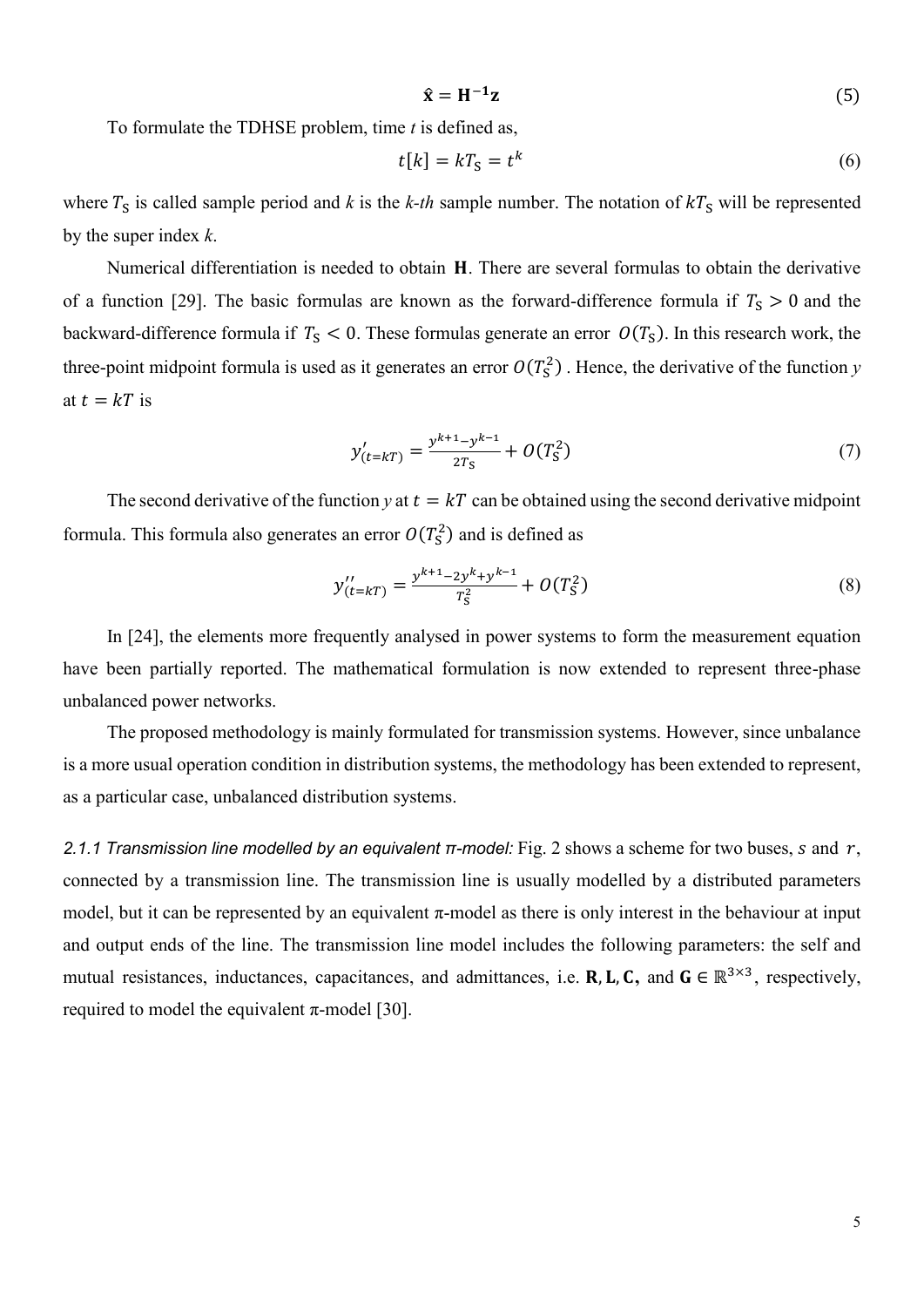

*Fig. 2. Transmission line represented by an equivalent π-model*

where  $C = |$ 

The series branch current,  $\mathbf{i} \in \mathbb{R}^{3 \times 3}$ , and the shunt currents,  $\mathbf{i}_G$  and  $\mathbf{i}_C \in \mathbb{R}^{3 \times 3}$  are not possible measurements as they are not physically available. However, by applying circuit theory in the continuoustime, the bus voltages  $\mathbf{v}_s$  and  $\mathbf{v}_r \in \mathbb{R}^{3 \times 3}$ , can be related as,

$$
\mathbf{v}_s - \mathbf{v}_r = \mathbf{Ri} + \mathbf{Li}' \tag{9}
$$

where 
$$
\mathbf{v}_s = \begin{bmatrix} v_{s_1} \\ v_{s_2} \\ v_{s_3} \end{bmatrix}
$$
,  $\mathbf{v}_r = \begin{bmatrix} v_{r_1} \\ v_{r_2} \\ v_{r_3} \end{bmatrix}$ ,  $\mathbf{R} = \begin{bmatrix} R_{11} & R_{12} & R_{13} \\ R_{21} & R_{22} & R_{23} \\ R_{31} & R_{32} & R_{33} \end{bmatrix}$ ,  $\mathbf{i} = \begin{bmatrix} i_1 \\ i_2 \\ i_3 \end{bmatrix}$ ,  $\mathbf{L} = \begin{bmatrix} L_{11} & L_{12} & L_{13} \\ L_{21} & L_{22} & L_{23} \\ L_{31} & L_{32} & L_{33} \end{bmatrix}$  and  $\mathbf{i}' = \begin{bmatrix} i'_1 \\ i'_2 \\ i'_3 \end{bmatrix}$ .

Applying the Kirchhoff current law (KCL) at bus  $s$ , the sending end current  $\mathbf{i}_s$  is:

$$
\mathbf{i}_{s} = \mathbf{i} + \mathbf{i}_{G} + \mathbf{i}_{C}
$$
\nwhere  $\mathbf{i}_{s} = \begin{bmatrix} i_{s_1} \\ i_{s_2} \\ i_{s_3} \end{bmatrix}$ ,  $\mathbf{i}_{G} = \begin{bmatrix} i_{G_1} \\ i_{G_2} \\ i_{G_3} \end{bmatrix}$  and,  $\mathbf{i}_{C} = \begin{bmatrix} i_{C_1} \\ i_{C_2} \\ i_{C_3} \end{bmatrix}$ . (10)

Applying circuit theory, the continuous-time current  $i<sub>C</sub>$  in the capacitor with parameter C, placed at bus *s*, is:

$$
i_{C} = Cv'_{s}
$$
  
\n $C_{11}$   $C_{12}$   $C_{13}$   
\n $C_{21}$   $C_{22}$   $C_{23}$   
\n $C_{31}$   $C_{32}$   $C_{33}$   
\nand,  $v'_{s} = \begin{bmatrix} v'_{s_1} \\ v'_{s_2} \\ v'_{s_3} \end{bmatrix}$ . (11)

Applying the Ohm's law, the continuous-time current in an admittance  **connected at bus**  $s$  **is given** by:

$$
\mathbf{i}_{\mathbf{G}} = \mathbf{G} \mathbf{v}_{s} \tag{12}
$$

 $\overline{\mathcal{L}}$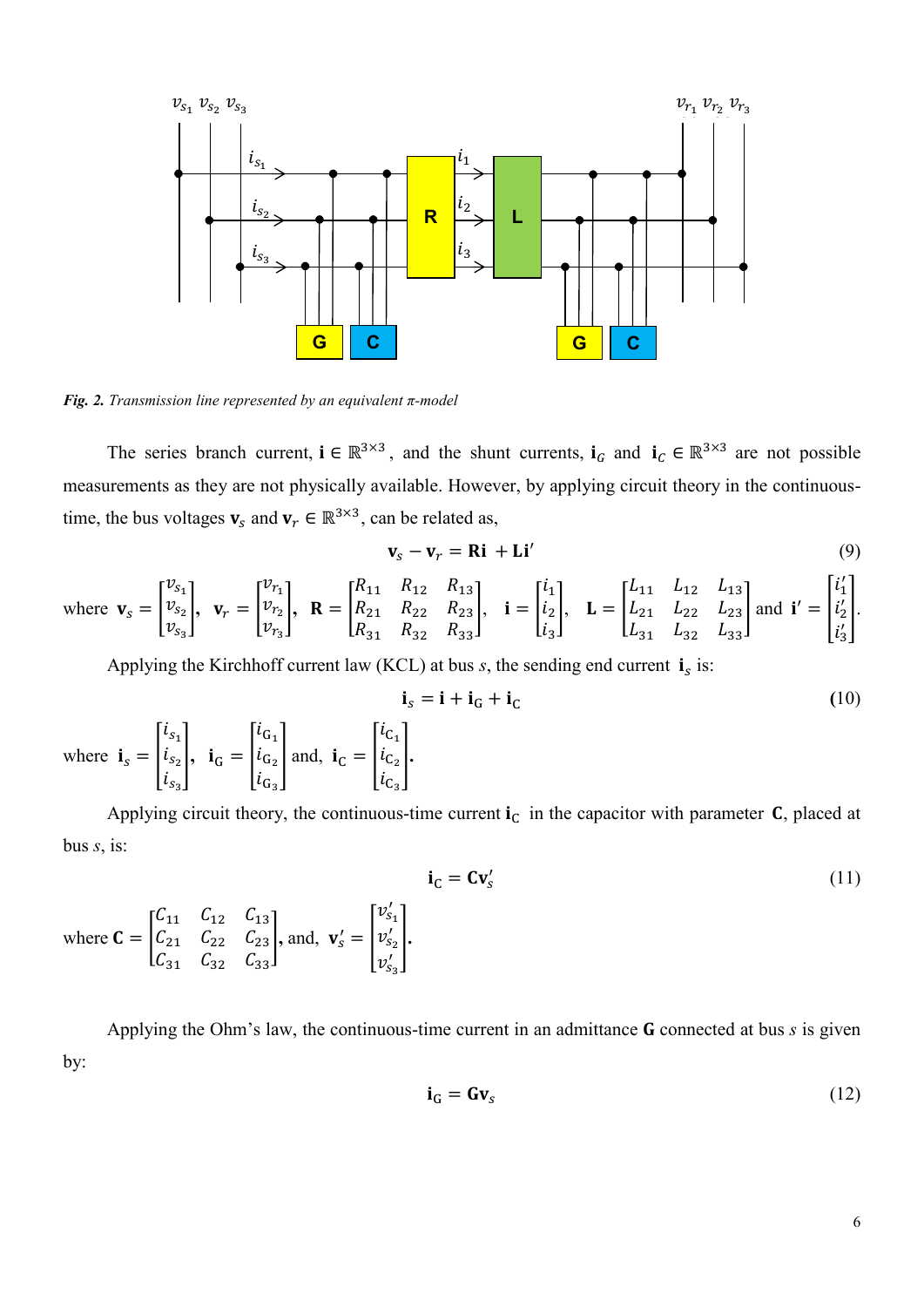where  $G = |$  $G_{11}$   $G_{12}$   $G_{13}$  $G_{21}$   $G_{22}$   $G_{23}$  $G_{31}$   $G_{32}$   $G_{33}$ ]

Hence, replacing  $(11)$  and  $(12)$  in  $(10)$  and solving for **i** gives,

$$
\mathbf{i} = \mathbf{i}_s - \mathbf{G}\mathbf{v}_s - \mathbf{C}\mathbf{v}'_s \tag{13}
$$

Please notice (13) is now left as a function of available measurements. The derivative of (13) is

$$
\mathbf{i}' = \mathbf{i}'_s - \mathbf{G}\mathbf{v}'_s - \mathbf{C}\mathbf{v}''_s \tag{14}
$$

Substitution of  $(13)$  and  $(14)$  in  $(9)$  gives,

$$
(\mathbf{I} + \mathbf{R}\mathbf{G})\mathbf{v}_s + (\mathbf{R}\mathbf{C} + \mathbf{L}\mathbf{G})\mathbf{v}_s' + \mathbf{L}\mathbf{C}\mathbf{v}_s'' - \mathbf{v}_r = \mathbf{R}\mathbf{i}_s + \mathbf{L}\mathbf{i}_s' \tag{15}
$$

where  $I \in \mathbb{R}^{3 \times 3}$  is the identity matrix [31].

To obtain the discretised measurement equation it is necessary to consider the samples *k*, the previous *k*-1, and the subsequent *k*+1. By applying (7) and (8) to discretise (15) leads to,

$$
(\mathbf{I} + \mathbf{R}\mathbf{G})\mathbf{v}_{S}^{k} + \frac{(\mathbf{R}\mathbf{C} + \mathbf{L}\mathbf{G})(\mathbf{v}_{S}^{k+1} - \mathbf{v}_{S}^{k-1})}{2T_{S}} + \frac{\mathbf{L}\mathbf{C}(\mathbf{v}_{S}^{k+1} - 2\mathbf{v}_{S}^{k} + \mathbf{v}_{S}^{k-1})}{T_{S}^{2}} - \mathbf{v}_{r}^{k} = \mathbf{R}\mathbf{i}_{S}^{k} + \frac{\mathbf{L}(\mathbf{i}_{S}^{k+1} - \mathbf{i}_{S}^{k-1})}{2T_{S}}
$$
(16)

Reordering (16) gives,

$$
c1_{s-r}v_s^k + c2_{s-r}v_s^{k+1} + c3_{s-r}v_s^{k-1} - v_r^k = b1_s i_s^k + b2_s i_s^{k+1} + b3_s i_s^{k-1}
$$
 (17)

where  $\mathbf{c}_{1,s-r} = \mathbf{I} + \mathbf{R}\mathbf{G} - \frac{2\mathbf{L}\mathbf{C}}{r^2}$  $\frac{2LC}{T_S^2}$ ,  $\mathbf{c}_{2,s-r} = \frac{RC}{2T_S}$  $rac{\text{RC}}{2T_S} + \frac{\text{LG}}{2T_S}$  $rac{\text{LG}}{2T_S} + \frac{\text{LC}}{T_S^2}$  $rac{LC}{T_S^2}$ ,  $c_{3,s-r} = \frac{LC}{T_S^2}$  $\frac{LC}{T_S^2} - \frac{RC}{2T_S}$  $\frac{RC}{2T_S} - \frac{LG}{2T_S}$  $\frac{Ld}{2T_S}$ ,  $\mathbf{b}_{1,S} = \mathbf{R}$ ,  $\mathbf{b}_{2,S} =$  $L/2T_s$ , and  $\mathbf{b}_{3,s} = -L/2T_s$ . The sub-index  $s - r$  of the coefficients: **c1, c2,** and **c3** is associated with the

sending end and receiving end of the transmission line. The sub-index s of the coefficients: **b1**, **b2**, and **b3** is associated with the sending end bus voltage.

If the sending end bus *s* is the instrumented bus of the transmission line, the measurements are the sending end voltage  $v_{zs}$  and the sending end current  $i_{zs}$ . This condition gives a critically-determined measurement equation where,

$$
z = \begin{bmatrix} b1_s i_{zs}^k + b2_s i_{zs}^{k+1} + b3_s i_{zs}^{k-1} \\ v_{zs}^k \\ v_{zs}^{k+1} \\ v_{zs}^{k-1} \end{bmatrix}, H = \begin{bmatrix} c1_{s-r} & c2_{s-r} & c3_{s-r} & -I \\ I & 0 & 0 & 0 \\ 0 & I & 0 & 0 \\ 0 & 0 & I & 0 \end{bmatrix}, \text{ and } x = \begin{bmatrix} v_s^k \\ v_s^{k+1} \\ v_s^{k-1} \\ v_r^k \end{bmatrix}
$$

Please notice that matrices **I** and  $\mathbf{0} \in \mathbb{R}^{3 \times 3}$  are the identity and zero matrices, respectively. 2.1.2 Distribution line: For this type of line, the capacitance **C** and the admittance **G** are omitted. Hence, the number of coefficients in (17) is reduced as follows:

 $c1_{s-r} = I$ ,  $c2_{s-r} = 0$ ,  $c3_{s-r} = 0$ ,  $b1_s = R$ ,  $b2_s = L/2T_s$ , and  $b3_s = -L/2T_s$ . Rewriting (17) with the reduced coefficients gives,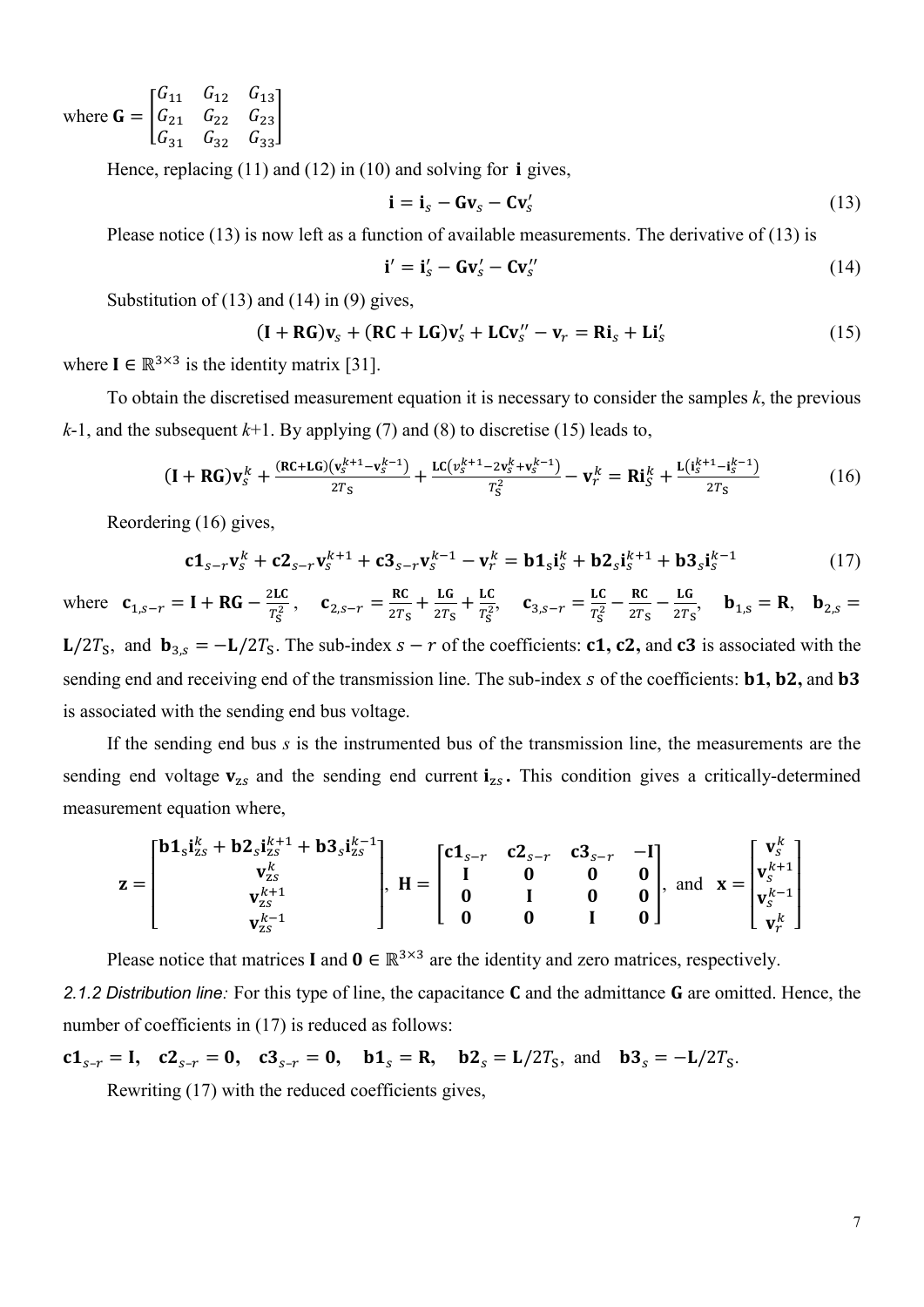$$
\mathbf{v}_s^k - \mathbf{v}_r^k = \mathbf{b} \mathbf{1}_s \mathbf{i}_s^k + \mathbf{b} \mathbf{2}_s \mathbf{i}_s^{k+1} + \mathbf{b} \mathbf{3}_s \mathbf{i}_s^{k-1}
$$
(18)

Distribution systems are modelled with circuits of three or four wires. For four wire circuits, a fourth current  $i_0^k$  called neutral current is defined as follows,

$$
i_0^k = i_{L_1}^k + i_{L_2}^k + i_{L_3}^k \tag{19}
$$

where  $i_{L_1}^k$ ,  $i_{L_2}^k$ ,  $i_{L_3}^k$  are the current in phases 1, 2, and 3, respectively.

2.1.3 *Current in a load connected at bus s:* If the load is modelled by a resistance  $R_L$  connected in parallel to an inductance  $L_L$  supplied by  $v_s$ , and  $i_L$  is the current in the load, the equation that relates the current in the load and the supplying voltage is,

$$
\mathbf{i}'_{\mathrm{L}} = \frac{\mathbf{v}'_{\mathrm{s}}}{\mathbf{R}_{\mathrm{L}}} + \frac{\mathbf{v}_{\mathrm{s}}}{\mathbf{L}_{\mathrm{L}}} \tag{20}
$$

By applying (7) to discretise (20) gives,

$$
\mathbf{c} \mathbf{4}_s \mathbf{v}_s^k + \mathbf{c} \mathbf{5}_s \mathbf{v}_s^{k+1} + \mathbf{c} \mathbf{6}_s \mathbf{v}_s^{k-1} = \mathbf{i}_L^{k+1} - \mathbf{i}_L^{k-1}
$$
 (21)

where  $c_1 = 2T_S/L_L$ ,  $c_2 = 1/R_L$ ,  $c_3 = -1/R_L$  [32].

*2.1.4 Current in a capacitors bank connected at bus s:* The current in a capacitors bank with parameter placed at bus *s* can be obtained using (11). By applying (7) to discretise (11),

$$
\mathbf{v}_s^{k+1} - \mathbf{v}_s^{k-1} = \mathbf{b} \mathbf{4}_s \mathbf{i}_{C_s}^k
$$
 (22)

where  $bA_s = 2T_s/C_s$  and  $i_{C_s}$  is the current in the capacitors bank. Please notice that current in the capacitors bank can be measured [33].

*2.1.5 Line current when bus voltages are known:* In the frequency domain, if all bus voltages are known, the total network can be determined. In the time domain, this premise is also true. This is the reason to take the bus voltages as state variables. The series current in a transmission line of Fig. 2 can be determined solving  $(10)$  for **i** using a numerical method such as the Euler method, i.e.

$$
\mathbf{i}^{k} = \left(\mathbf{R} + \frac{\mathbf{L}}{T_{\mathrm{S}}}\right)^{-1} \left(\mathbf{v}_{\mathrm{S}}^{k} - \mathbf{v}_{r}^{k} + \frac{\mathbf{L}}{T_{\mathrm{S}}} \mathbf{i}^{k-1}\right)
$$
(23)

Since  $i^{k-1}$  is not known, it can be initialized to zero and apply the numerical integration for a few cycles, to obtain a better initial approximation [3]. The shunt current in a transmission line can be also determined by discretising (11) and (12), i.e.

$$
\mathbf{i}_C^k = \frac{\mathbf{c}}{2T_s} (\mathbf{v}_S^{k+1} - \mathbf{v}_S^{k-1})
$$
 (24)

$$
\mathbf{i}_G^k = \mathbf{G} \mathbf{v}_S^k \tag{25}
$$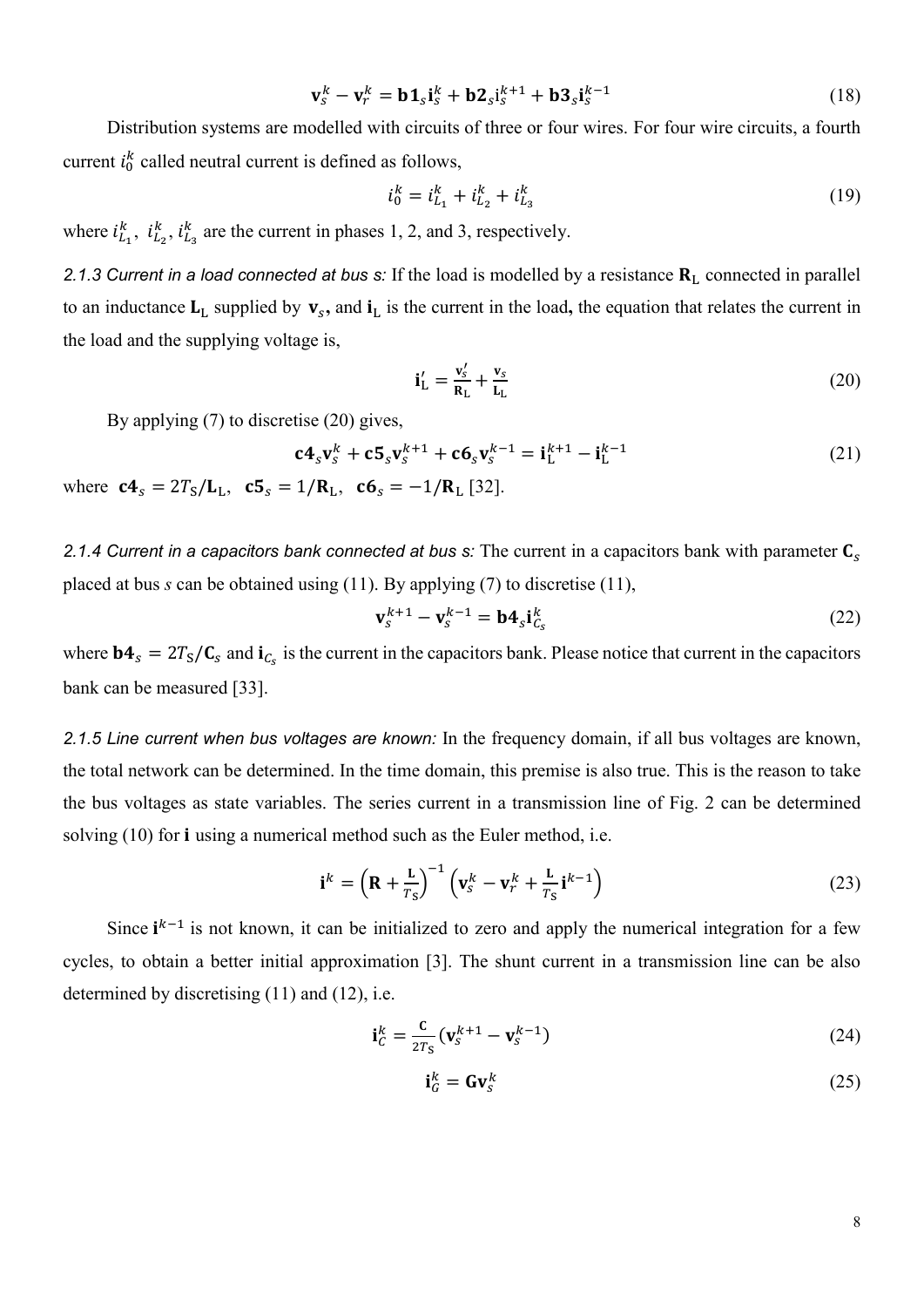Finally, the sending end current can be determined by the discretised form of (10), i.e.

$$
\mathbf{i}_{S}^{k} = \mathbf{i}^{k} + \mathbf{i}_{C}^{k} + \mathbf{i}_{G}^{k} \tag{26}
$$

#### *2.2. Measuring process*

The measuring process consists in the capture of voltage and current waveforms. The measuring devices can be DAQ systems. The number of channels of DAQ systems is practically unlimited because they can be connected in cascade. Since HSE deals with a limited number of measuring devices, an algorithm to optimise this limited number must be used. Unfortunately, data may be corrupted by noise, making necessary the use of a filter for its mitigation. These two issues are described next.

*2.2.1 Optimal number of measuring devices:* Measuring devices used in HSE have been power quality meters. To optimise the number of them, several contributions have been reported [8–11]. Since the proposed methodology is formulated in the time domain, an optimisation algorithm must be suggested. The reported algorithms to obtain full observability in the frequency domain [34–40] can be exploited, extending the concept to the time domain. The procedures to analyse the observability are the numerical analysis [34– 35] and the topological analysis [35–36]. This approach can be summarised in the following rules [36–39]:

**Rule 1**: Installation of a measuring device in a given bus makes itself and other buses incident to that bus observable [36–40].

There are two additional rules that incorporate the concept of zero injection bus (ZIB) [35–39]. A ZIB is a bus that does not inject current into the system. These additional rules to obtain observability are as follows,

**Rule 2**: If only one bus is unobservable among a ZIB and its entire incident buses, the unobservable bus will also be identified as observable by applying the Kirchhoff's current law (KCL) at the ZIB. Currents in the time-domain can be computed using (23–26).

**Rule 3**: If the entire incident buses connected to an unobservable ZIB are observable, the ZIB can be observable applying KCL at the ZIB.

The mathematical formulation that satisfies the rule of observability number 1 can be formulated as a problem of Integer Linear Programming (ILP) as follows [40],

$$
\begin{aligned} \mathbf{Min} & \sum_{i=1}^{n} \mathbf{d}_i \\ S. \, T. \, \mathbf{Ad} &\geq \mathbf{b} \end{aligned} \tag{27}
$$

Where *n* is the number of buses and  $d_i$  is a binary variable with entries are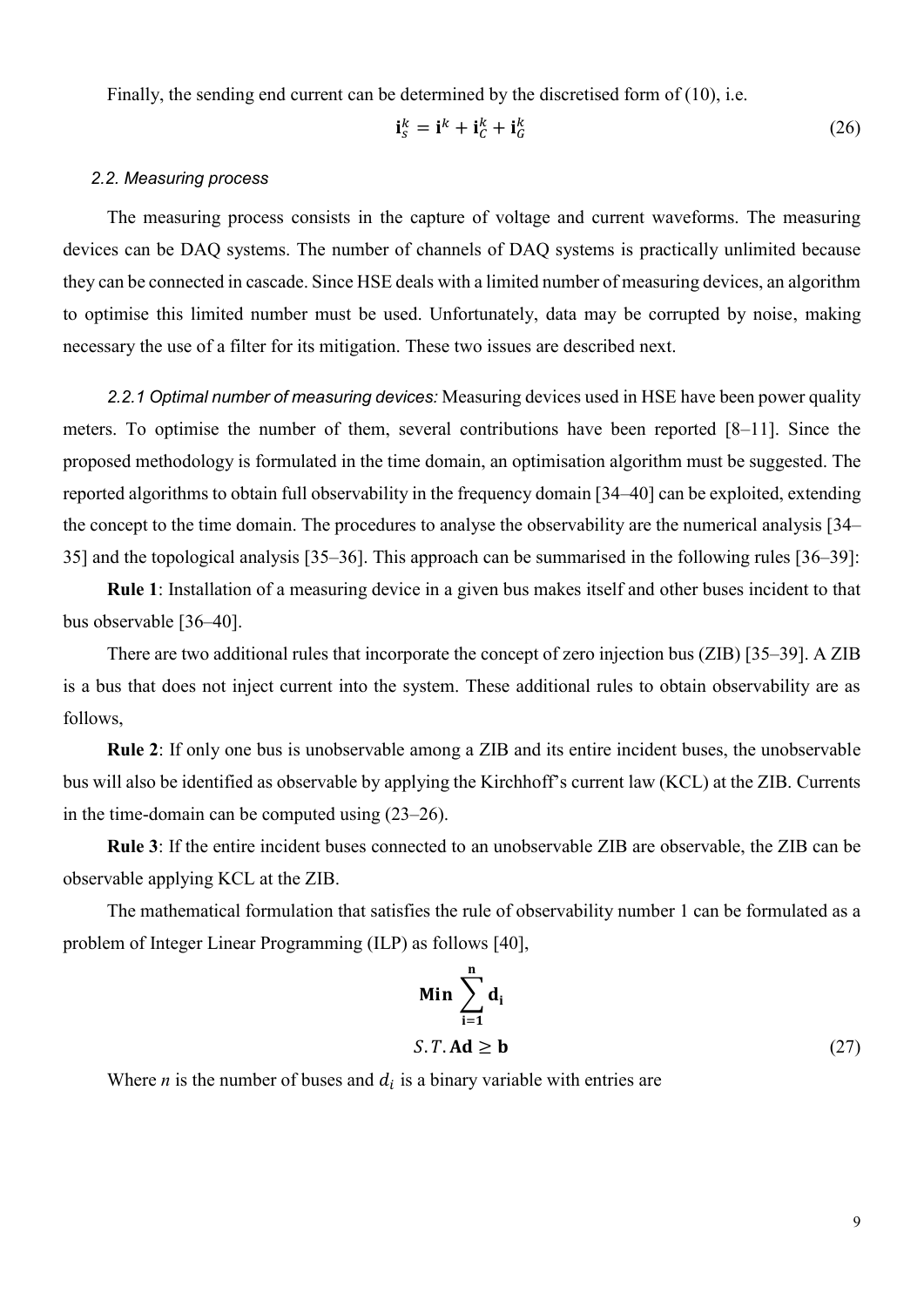$$
d_i = \begin{cases} 1, & \text{if bus } i \text{ is instrumented} \\ 0, & \text{otherwise} \end{cases}
$$

The matrix A is formed using the line data of the bus, i.e.

$$
a_{ij} = \begin{cases} 1, & \text{if } i = j \\ 1, & \text{if } i \text{ and } j \text{ are adjacents} \\ 0, & \text{otherwise} \end{cases}
$$

The vector  $\mathbf{d} \in \mathbb{R}^n$  contains each possibility of monitoring the *n* buses, i.e.  $\mathbf{d} = [d_1 d_2 \cdots d_n]^T$ .

The full observability is achieved when the vector  $\mathbf{b} \in \mathbb{R}^n$  is equal to  $[1 \ 1 \cdots 1]^T$ ; it means that each bus is observable at least once.

The ILP method uses voltage and current measurements without conventional measurements. However, from conventional measurements (injections and power flows), zero injections can be used as pseudo-measurements. In order to exploit the ZIB pseudo-measurement, the original topological observability is modified as follows: The ZIB and one of the incident buses are merged. With the new topological observability, (27) is used to determine the instrumented buses.

*2.2.2 Filter based on Fourier transform:* Measurements are commonly contaminated by noise. Noise affects differently each harmonic owing to harmonics are of different magnitude. To select the interest harmonic, a filter based on FFT is used. A summary of the proposed filter in [24] is given below:

A function  $y(t)$  with period *T* can be represented with a Fourier series as,

$$
y(kTS) = \frac{1}{T} \sum_{n=0}^{N-1} \mathbf{C}_{F}(n) e^{j2\pi nkT_{S}/T} \quad k = 0, 1, \cdots, N-1
$$
 (28)

where  $C_F$  represents the Fourier coefficients. If **Y** is a vector that recollects *N* samples from  $y(t)$ corresponding to one period, then, the Fourier coefficients can be determined by the discrete Fourier transform (DFT) as,

$$
\mathbf{C}_{\mathbf{F}}(n) = \sum_{k=0}^{N-1} \mathbf{Y}(k) e^{j2\pi nkT_{\mathbf{S}}/T} \quad n = 0, 1, \cdots, N-1
$$
 (29)

The FFT is an alternative algorithm to compute the DFT. This transform has less computational complexity.

Once  $C_F$  is determined, the coefficients of interest are selected to reconstruct the waveforms; hence, the harmonic of interest can be selected. Preliminary results for the three-phase balanced case have been reported in [24].

### *2.3. Half-wave symmetry*

In this methodology it is assumed that the power system is operating in steady state. Hence, distorted voltage waveforms are periodic. Symmetry of waveforms with respect to the origin of coordinates is called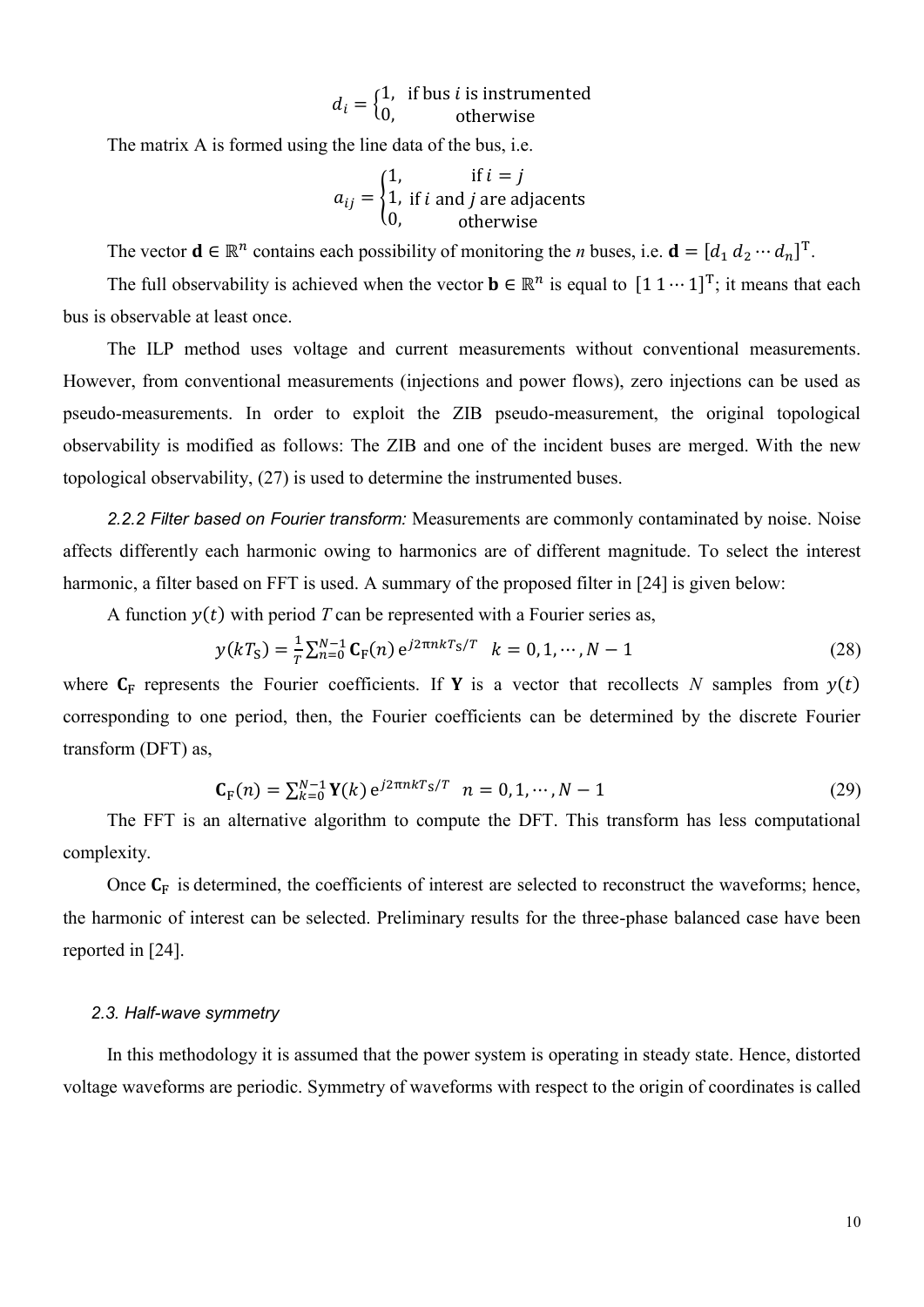half-wave symmetry [41]. In a periodic waveform with half-wave symmetry, the inverted negative halfwaveform is identical to the positive half-waveform, but is shifted by half period or  $\pi$  radians respect to the positive half-waveform. Half-wave symmetrical waveform only exhibit odd harmonics and its mean value is zero [42]. A periodic waveform  $v(t)$  is half-wave symmetrical if it satisfies,

$$
v(t) = -v\left(t \pm \frac{1}{2}T\right) \forall t
$$
\n(30)

For instance, let  $v(t) = sin(\omega t) + 0.15 sin(3\omega t) - 0.1 sin(5\omega t) + 0.05 sin(7\omega t)$  be a voltage function, which is shown in Fig. 3.



#### *Fig. 3. Half-wave symmetrical waveform*

To test the symmetry property, several values are sampled at times *kT* and *kT + T/2*; these values are given in Table 1. They satisfy (30) to have the half-wave symmetry property.

**Table 1** Half-wave symmetry property test

| kТ     | v(t)   | $kT + T/2$ | v(t)      |
|--------|--------|------------|-----------|
| 0.0000 | 0.0000 | 0.0100     | 0.0000    |
| 0.0025 | 0.8485 | 0.0125     | $-0.8485$ |
| 0.0050 | 0.7000 | 0.0150     | $-0.7000$ |
| 0.0075 | 0.8485 | 0.0175     | $-0.8485$ |

In order to exploit the half-wave symmetry property, the waveforms are sampled only for a half-cycle. If a cycle is divided into *N* samples it is only necessary to process *N*/2 samples. As a consequence, the time processing needed to estimate the HSE is reduced by approximately 50% as it only estimates half-cycle of the waveform.

## **3. Test systems**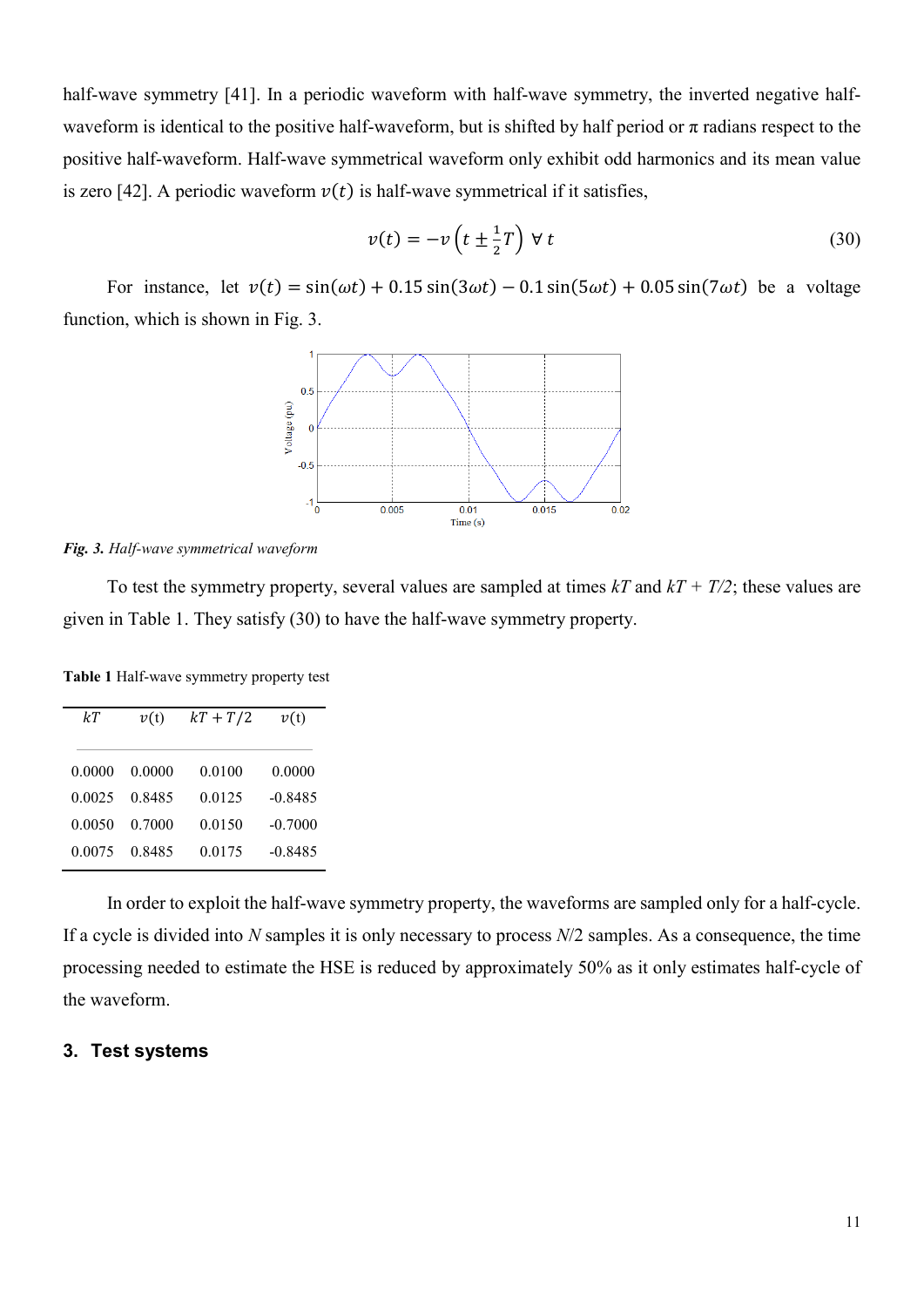The modified Lower South Island of New Zealand test system is shown in Fig. 4(*a*). The test system data are reported in [16]. One bus has been instrumented to obtain a full observability, i.e. the criticallydetermined case. This condition is shown in Fig. 4(*a*). A three-phase harmonic current source is injected at bus T220. The harmonic current components are given in Table 2.

**Table 2** Harmonic current injection

| Harmonic | Phase peak value $(A)$ Phase sequence |                   |   |        |
|----------|---------------------------------------|-------------------|---|--------|
|          | $\mathsf{A}$                          | B                 | C |        |
|          |                                       |                   |   |        |
| 5        |                                       | 4.000 2.000 1.000 |   |        |
| 7        |                                       | 2.000 1.000 0.500 |   | $^{+}$ |
| 11       |                                       | 1.000 0.500 0.250 |   |        |
| 13       |                                       | 0.500 0.250 0.125 |   |        |
|          |                                       |                   |   |        |

To evaluate the robustness of the proposed methodology, the modified IEEE 14-bus system, shown in Fig. 4(*b*) has been also selected as test system. Positive sequence data are taken from [43] while the zero sequence ones are given in Table 3. The measuring devices and their placement to obtain a full observability are shown in Fig. 4(*b*) as a green set. This condition corresponds to the determined case. According to the available measuring devices, more can be added to have redundancy and thus reduce the estimation error. For illustrative purposes, an additional set of measuring devices, marked as a red set, has been added to obtain an over-determined case. This set is also shown in Fig. 4(*b*) and identified as additional measurements.



*a*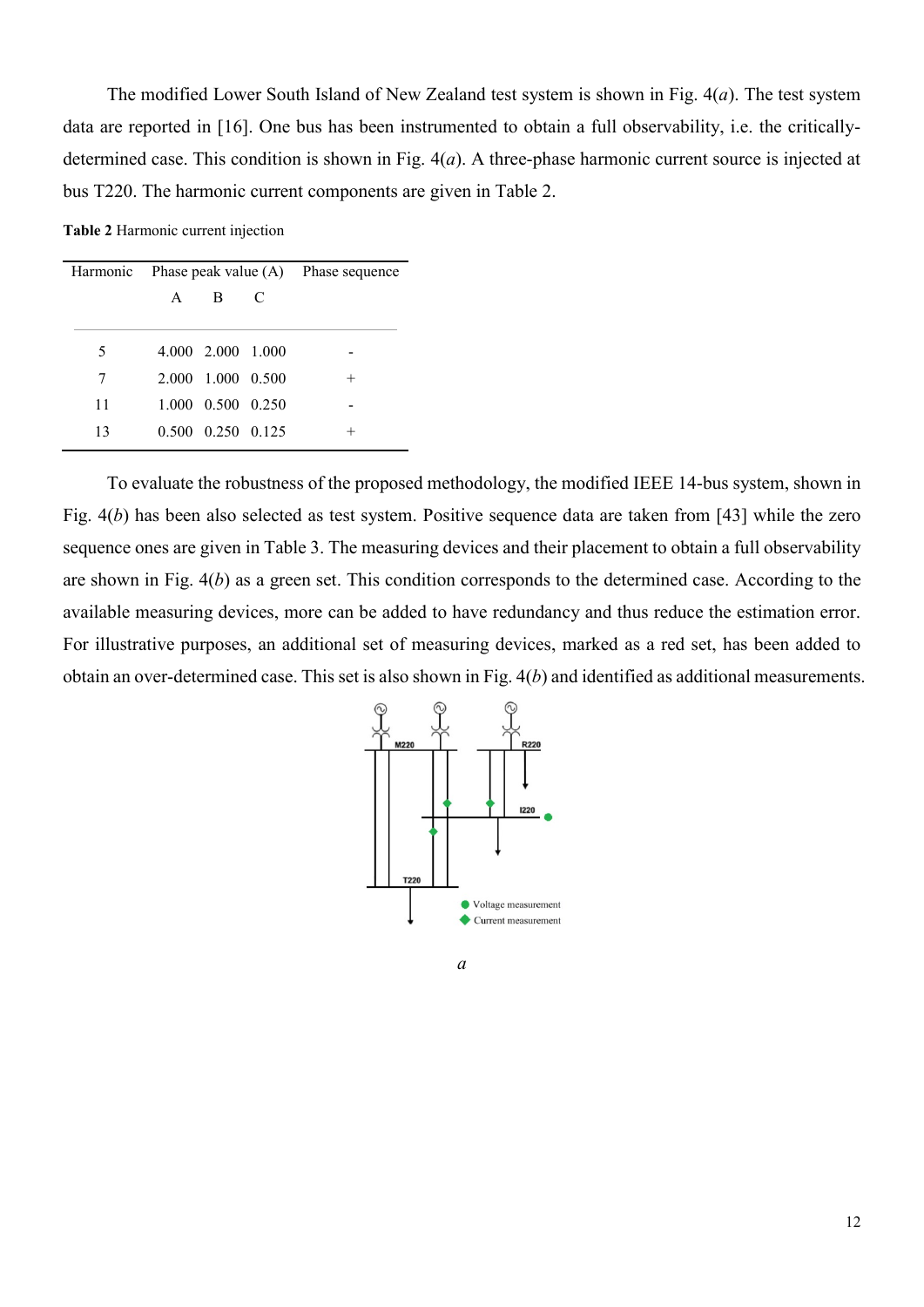

*Fig. 4. Test systems a* Modified Lower South Island of New Zealand *b* Modified IEEE 14-bus.

 $\overline{a}$ 

|  |  |  | Table 3 Zero sequence parameter for modified 14-bus test system |  |  |  |  |  |
|--|--|--|-----------------------------------------------------------------|--|--|--|--|--|
|--|--|--|-----------------------------------------------------------------|--|--|--|--|--|

| $\overline{\text{Line}}$ | $R_0$     | $L_0$    |
|--------------------------|-----------|----------|
| $1 - 2$                  | 0.048450  | 0.147925 |
| $1 - 5$                  | 0.135075  | 0.557600 |
| $2 - 3$                  | 0.117475  | 0.494925 |
| $2 - 4$                  | 0 145275  | 0.440800 |
| $2 - 5$                  | 0.142375  | 0.434700 |
| $3 - 4$                  | 0.167525  | 0.427575 |
| $4 - 5$                  | 0.033375  | 0.105275 |
| $4 - 7$                  | 0         | 0.209120 |
| 4–9                      | 0         | 0.556180 |
| $5 - 6$                  | 0         | 0.252020 |
| $6 - 11$                 | 0.237450  | 0.497250 |
| $6 - 12$                 | 0.307275  | 0.639525 |
| $6 - 13$                 | 0.165375  | 0.325675 |
| $7 - 8$                  | 0         | 0.440375 |
| $7 - 9$                  | 0         | 0.275025 |
| $9 - 10$                 | 0.079525  | 0 211250 |
| $9 - 14$                 | 0.317775  | 0.675950 |
| $10 - 11$                | 0.205125  | 0.480175 |
| $12 - 13$                | 0.552300  | 0.499700 |
| $13 - 14$                | 0.4227325 | 0.870050 |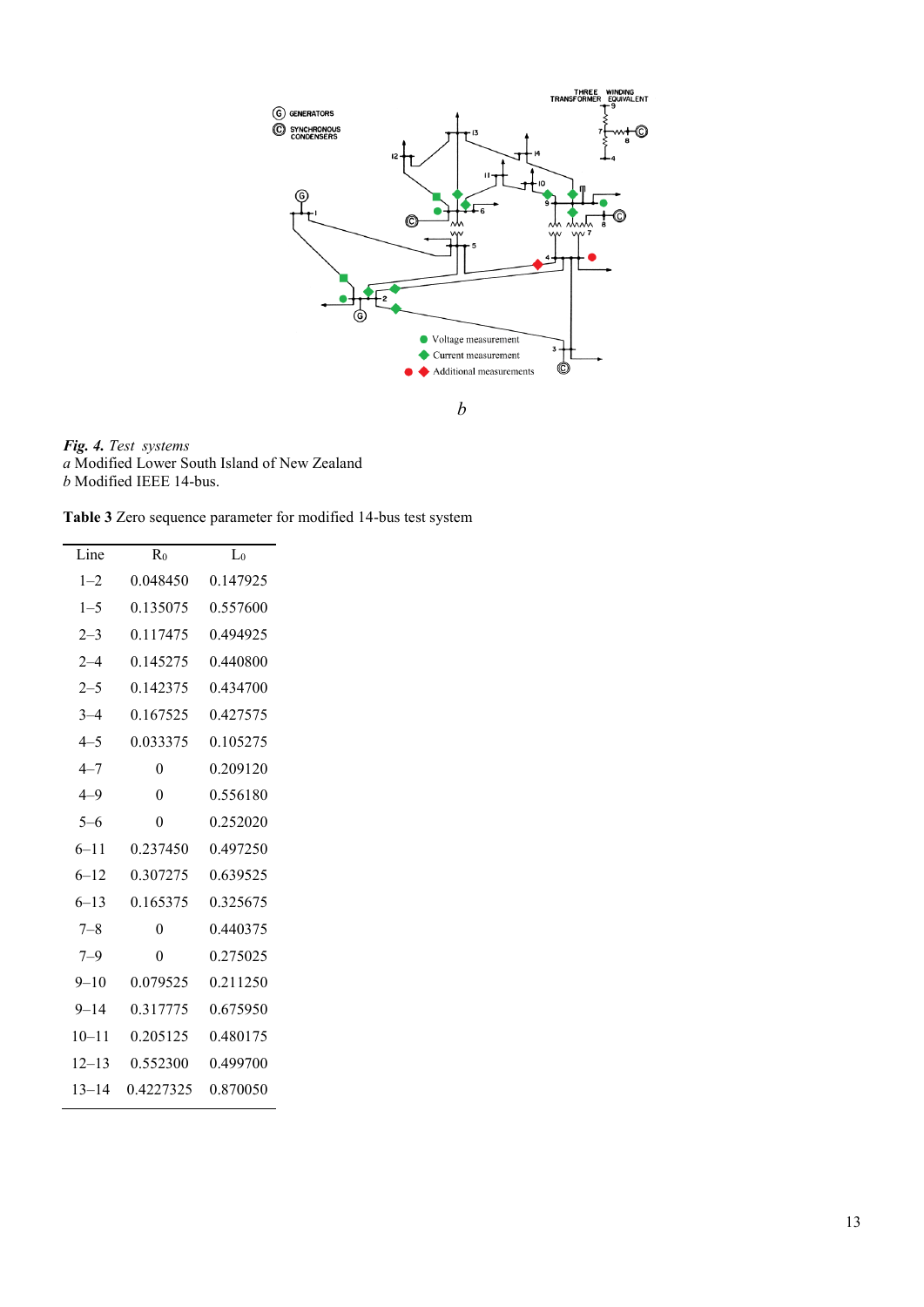In order to add nonlinear loads, an AC-AC converter has been used. The AC-AC converter is controlled by the firing angle α; hence, the load current is a nonlinear load connected to bus 4. Reference [44] states that the output power  $P_0$  for a resistive load can be determined by,

$$
P_0 = \frac{V_{\text{m}}^2}{2R_{\text{L}}} \left( 1 - \frac{\alpha}{\pi} + \frac{\sin 2\alpha}{2\pi} \right) \tag{31}
$$

where  $V_m$  is the maximum value of the voltage waveform,  $R_L$  is the resistive load and  $\alpha$  the firing angle.

## **4. Case studies**

#### *4.1. Case study 1: Comparative analysis of the proposed method*

The proposed methodology is compared against the Kalman filter and the Simulink® responses. The criteria to perform the comparison are the number of measuring devices used for the estimation and the accuracy of THD at unmonitored busbars.

The proposed methodology is performed in the test system shown in Fig.  $4(a)$ . There are  $n = 4$  buses which can be instrumented. According to  $(27)$ , the resulting function to minimise is,

Min 
$$
\sum_{i=1}^{4} d_i = d_1 + d_2 + d_3 + d_4
$$
  
\n
$$
S.T.\begin{bmatrix} 1 & 0 & 1 & 1 \\ 0 & 1 & 1 & 0 \\ 1 & 1 & 1 & 1 \\ 1 & 0 & 1 & 1 \end{bmatrix} \begin{bmatrix} d_1 \\ d_2 \\ d_3 \\ d_4 \end{bmatrix} \ge \begin{bmatrix} 1 \\ 1 \\ 1 \\ 1 \end{bmatrix}
$$
 (32)

The optimisation problem in (32) gives the results as  $\mathbf{d} = [0 \ 0 \ 1 \ 0]$ , i.e. the only instrumented bus is the I220. Hence, the minimum number of measuring devices to obtain a full observability is 12; they are detailed in Table 4 and shown in Fig. 4(*a*).

**Table 4** Comparative measuring system for the proposed method

| Measuring device Ref. [20] Proposed |    |    |  |
|-------------------------------------|----|----|--|
| Nodal voltage                       | 12 | 3  |  |
| Line current                        | 15 | Q  |  |
| Total                               | 27 | 12 |  |

This represents a significant saving in the instrumented resources with respect to the case study reported in [20] where the harmonic state was obtained using 27 measuring devices. It represents a reduction of 55% in the number of measuring devices.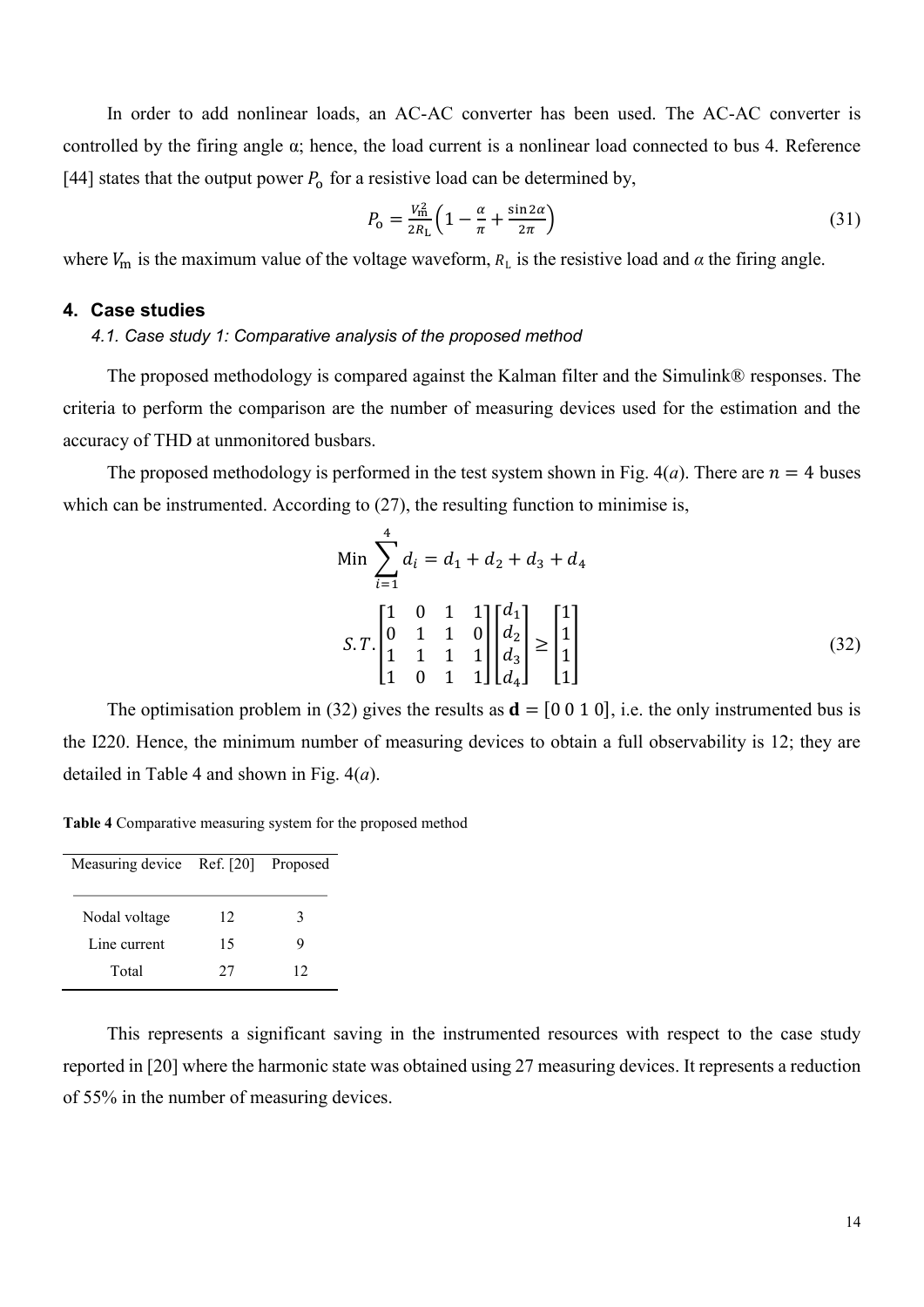According to the proposed methodology, voltage and current waveforms have been sampled during half period. The added noise in the measurements has a standard deviation of 0.3, the fundamental frequency is  $f = 50$  Hz and the sample period is  $T_s = 39.0625 \mu s$ , i.e. 256 samples per half period. The filter based on FFT has been applied to mitigate the noise in the measurements during a half period. For illustrative purposes, Fig. 5(*a*) shows the sampled waveform of the noisy sending end current in line I220–T220 and its corresponding filtered waveform. The noise has been mitigated from 0.3 to 0.03.

An unbalanced harmonic source, defined in Table 2 and connected at the bus T220, is assumed. The proposed methodology does not need knowledge of the harmonic injection in this bus. By applying the proposed TDHSE to the system shown in Fig. 4(*a*), the harmonic content is obtained. For illustrative purpose, Fig. 5(*b*) shows the unbalanced harmonic spectra for the non-monitored branch current I220–T220 line. The non-monitored branch current I220–T220 line has been estimated using (21). The harmonic content of this branch current is compared against those obtained by the SimPowerSystems toolbox of Simulink®, taken as the actual values, against the obtained with the method reported in [20]. Good agreement between responses is observed, which verifies the accuracy of the proposed method for HSE. Table 5 shows the resulting error on the THD evaluation. The THD obtained with the proposed methodology is compared against the THD obtained by the method reported in [20] and against the actual power system response. The absolute error of THD is computed. The maximum difference between the actual and the proposed method is 0.0625.



*a*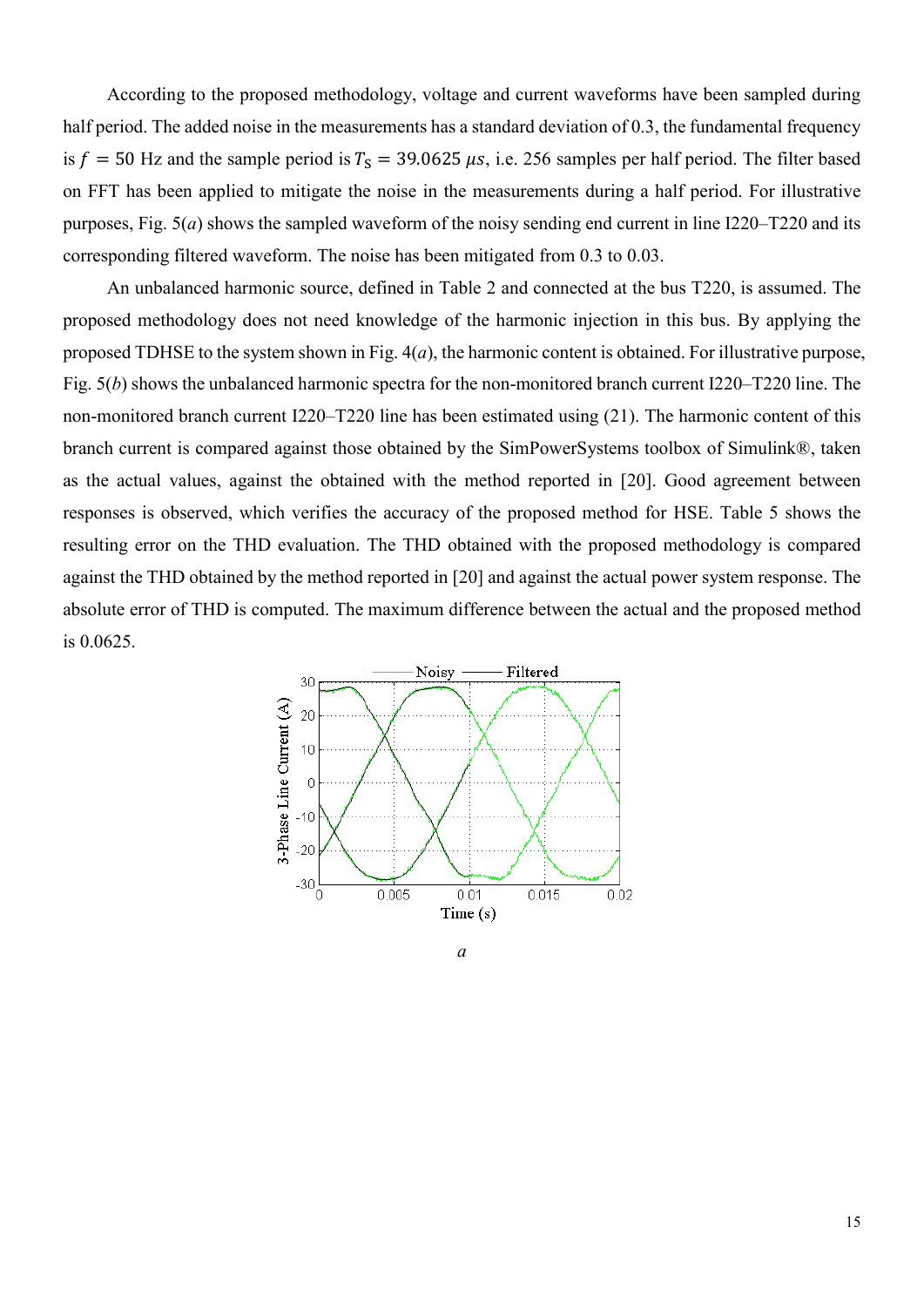

#### *Fig. 5. I220–T220 line harmonic current estimation*

*a* Half sampled cycle of noisy and filtered measurements of the sending end current waveforms corresponding to line I220- T220

*b* Comparative harmonic spectra of proposed method against the actual power network response from Simulink*®* and KF method reported in [20]

**Table 5** Comparative THD absolute error for the proposed method

| Phase | Actual    | Proposed | KF Method | Error      | Error      |
|-------|-----------|----------|-----------|------------|------------|
|       | Simulin k | Method   | Ref. [20] | (Proposed) | (KF Method |
|       |           |          |           | Method)    | Ref. [20]  |
|       |           |          |           |            |            |
| A     | 8.3695    | 8.4161   | 8.4225    | 0.0466     | 0.0530     |
| В     | 4.1848    | 4.2466   | 4.2500    | 0.0619     | 0.0652     |
| C     | 2.0924    | 2.1549   | 2.1554    | 0.0625     | 0.0630     |
|       |           |          |           |            |            |

#### *4.2. Case study 2: Unbalance condition under critically-determined condition*

The purpose of this case study is to show the performance of the proposed method under unbalanced operation conditions. To conduct TDHSE analysis under these conditions, the method has been extended to represent three-phase networks. The modified IEEE 14-bus test system shown in Fig. 4(*b*) has been selected. The zero sequence parameters of Table 3 are used. The nonlinear load has been disconnected from phase C to introduce unbalance in the power system. For illustrative purposes, Fig. 6 shows the current waveforms in the unbalanced nonlinear load and the resulting voltage waveform at bus 4. Please notice from Fig. 6(*a*) that the firing angles are approximately 90 degrees. As a result of the unbalanced nonlinear load, the voltage waveforms at bus 4 are highly distorted, as shown in Fig. 6(*b*).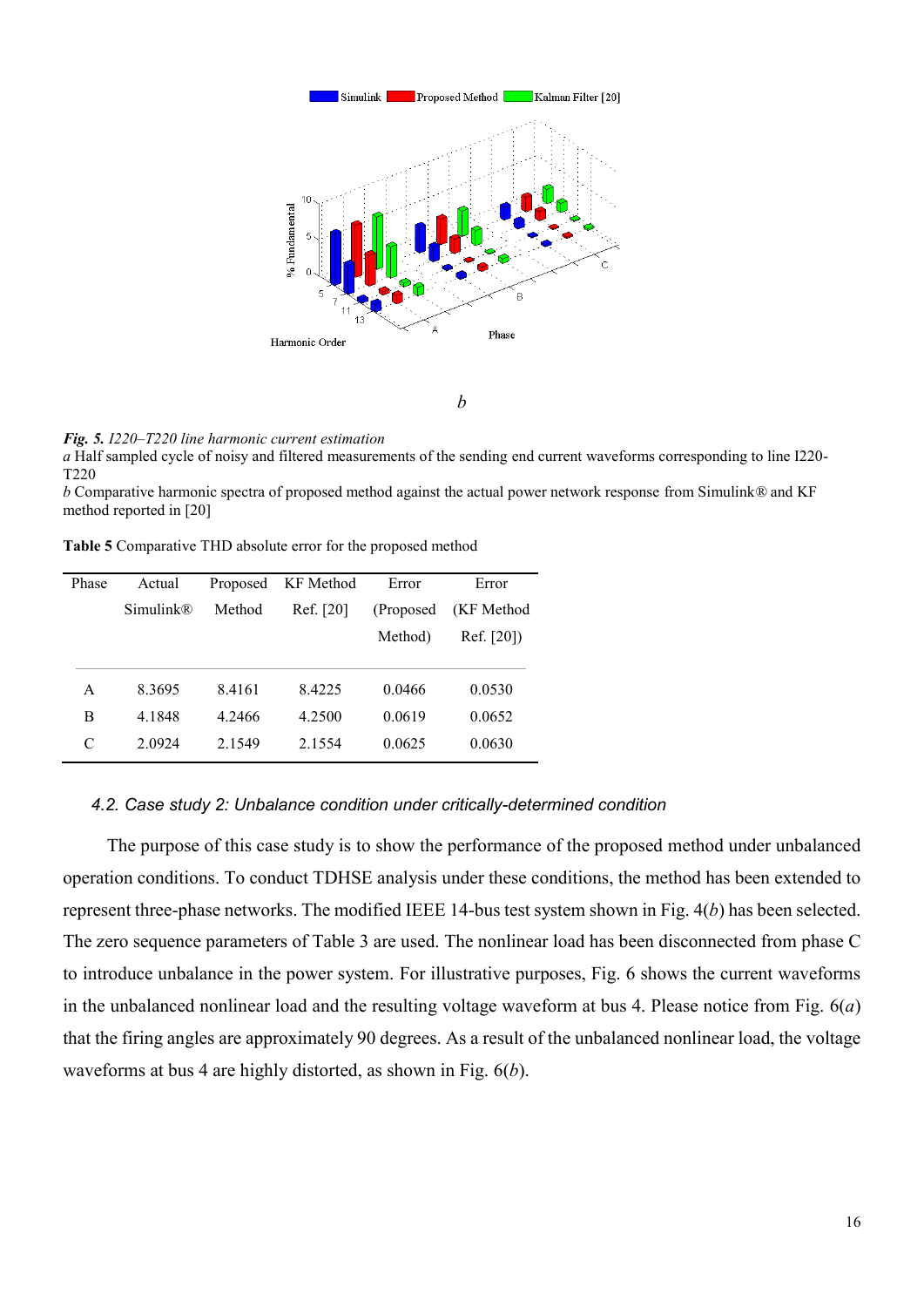

*Fig. 6. Effects of the unbalanced nonlinear load a* Distorted three-phase current waveforms in unbalanced nonlinear load connected at bus 4. *b* Distorted three-phase voltage waveforms at bus 4.

The conducted case study is divided into three parts: First, the filter based on FFT is analysed. Second, the measuring process uses the minimum number of measuring devices, i.e. the critically-determined condition. Finally, two measuring devices are added to obtain an over-determined condition.

*4.2.1 Filter based on FFT:* The measurements taken from the measuring devices have been contaminated by adding 1% of random noise. This noise generates different inaccuracies for each harmonic. For this case study,  $f = 50$  Hz and  $T_s = 39.0625 \mu s$ . For illustrative purposes, the resulting harmonic content for noisy measurement in phase A at bus voltage 2 and the generated inaccuracies in each harmonic of the interest for this measurement are given in Table 6. The maximum absolute error between the actual and the noisy data is 0.0649 present in harmonic 11. However, the maximum relative error is 6.58% present in harmonic 21 which is the lowest level.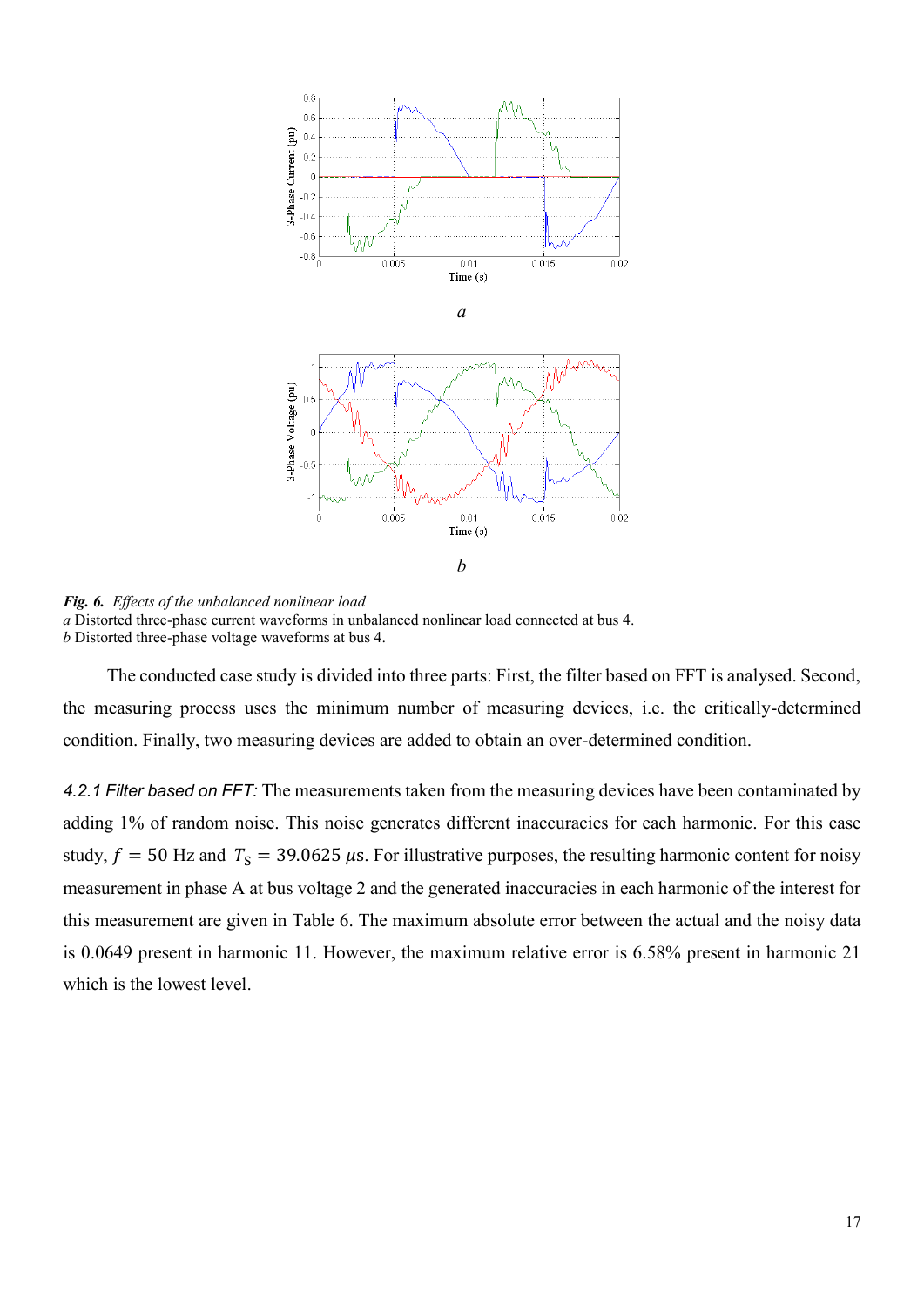**Table 6** Inaccuracies generated owing to 1% of noise

| Harmonic | Actual | Noisy  | Absolute | Relative      |
|----------|--------|--------|----------|---------------|
| order    | $(\%)$ | $(\%)$ | Error    | Error $(\% )$ |
| 3        | 6.6331 | 6.6757 | 0.0426   | 0.6421        |
| 5        | 1.8952 | 1.9045 | 0.0093   | 0.4886        |
| 7        | 2.2124 | 2.2587 | 0.0463   | 2.0918        |
| 9        | 3.2155 | 3.1898 | 0.0257   | 0.7983        |
| 11       | 4.5389 | 4.6038 | 0.0649   | 1.4295        |
| 13       | 2.2589 | 2.2135 | 0.0454   | 2.0091        |
| 15       | 2.0706 | 2.1181 | 0.0475   | 2.2938        |
| 17       | 1.7310 | 1.7664 | 0.0354   | 2.0433        |
| 19       | 1.3003 | 1.3336 | 0.0333   | 2.5633        |
| 21       | 0.5945 | 0.6336 | 0.0392   | 6.5879        |
| 23       | 0.7692 | 0.8126 | 0.0435   | 5.6508        |
| 25       | 0.7157 | 0.7080 | 0.0077   | 1.0755        |

To select the harmonics of interest, the filter based on FFT is used. For illustrative purposes, Fig. 7(*a*) shows the contaminated three-phase voltage waveforms at bus 2 and their respective filtered waveforms. The contaminated three-phase sending end line current waveforms in line 2-3 as well as their respective filtered waveforms are shown in Fig. 7(*b*). The noise has been mitigated from 1% to 0.2%. Filtered waveforms contain only the harmonics of interest, which are altered by the added noise. In order to exploit the half-wave symmetry of the waveforms, only the half period of the waveforms have been sampled and filtered.

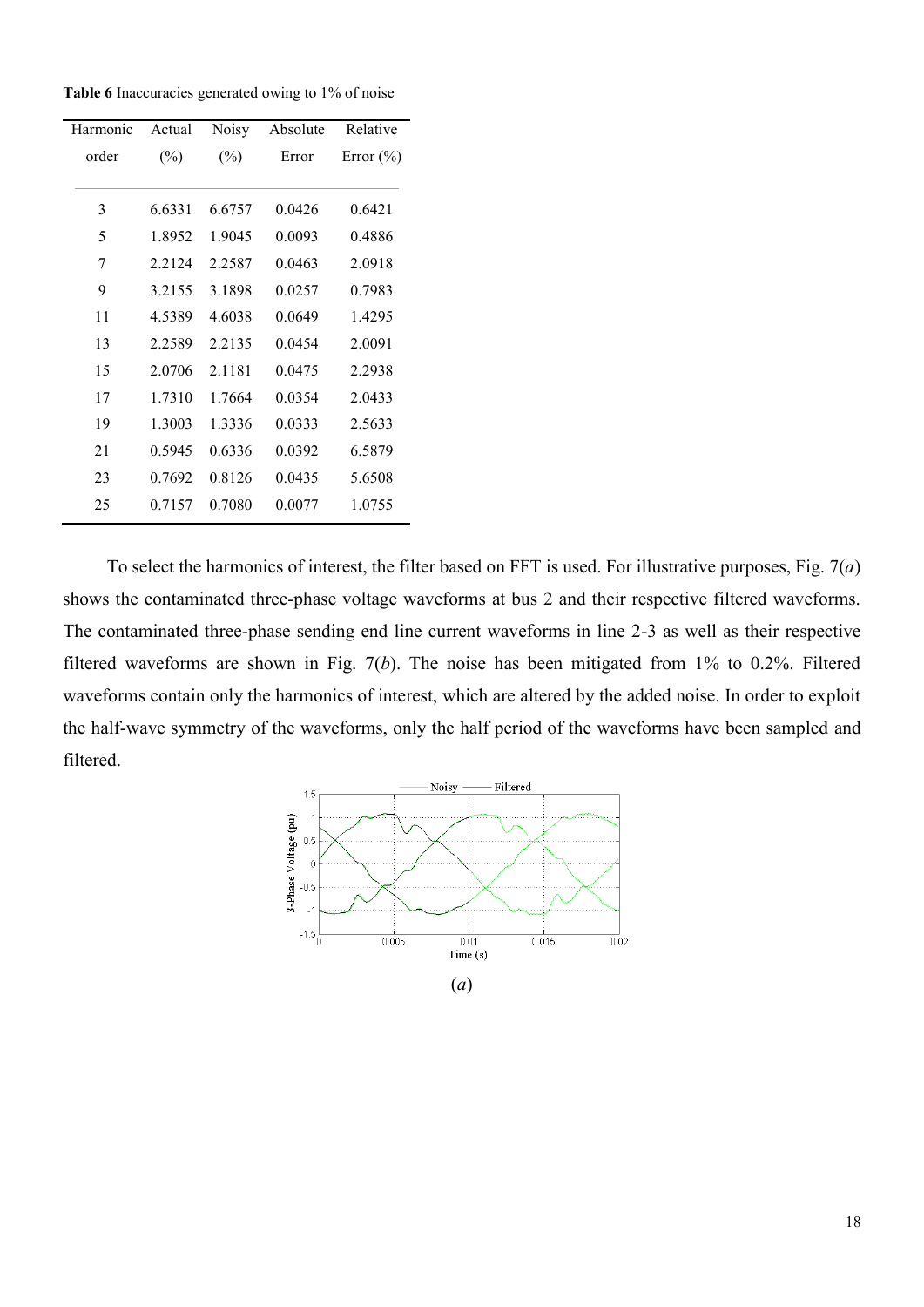

*Fig. 7. Noisy and filtered measurements*

*a* Three-phase voltage waveforms at bus 2.

*b* Three-phase sending end current waveforms in line 2–3.

*4.2.2 Critically-determined condition:* The minimal number of measuring devices that forms the criticallydetermined condition is shown in Fig. 4(*b*) as green set. The placement is such that the observability is full. This condition forms the matrix  $H_c \in \mathbb{R}^{57 \times 57}$  defined in (33).

$$
\mathbf{H}_{c} = \begin{bmatrix} \mathbf{H}_{1} & \mathbf{0} \in \mathbb{R}^{21 \times 18} & \mathbf{0} \in \mathbb{R}^{21 \times 18} \\ \mathbf{0} \in \mathbb{R}^{18 \times 21} & \mathbf{H}_{2} & \mathbf{0} \in \mathbb{R}^{18 \times 18} \\ \mathbf{0} \in \mathbb{R}^{18 \times 21} & \mathbf{0} \in \mathbb{R}^{18 \times 18} & \mathbf{H}_{3} \end{bmatrix}
$$
(33)

where:

 = [ 1–2 1–2 1–2 − 2–3 2–3 2–3 − 2–4 2–4 2–4 − 2–5 2–5 2–5 −] = [ 6–11 6–11 6–11 − 6–12 6–12 6–12 − 6–13 6–13 6–13 −] = [ 7–9 7–9 7–9 − 9–10 9–10 9–10 − 9–14 9–14 9–14 −] 

Please note that matrices 0 and  $I \in \mathbb{R}^{3 \times 3}$  are the zero and identity matrices, respectively.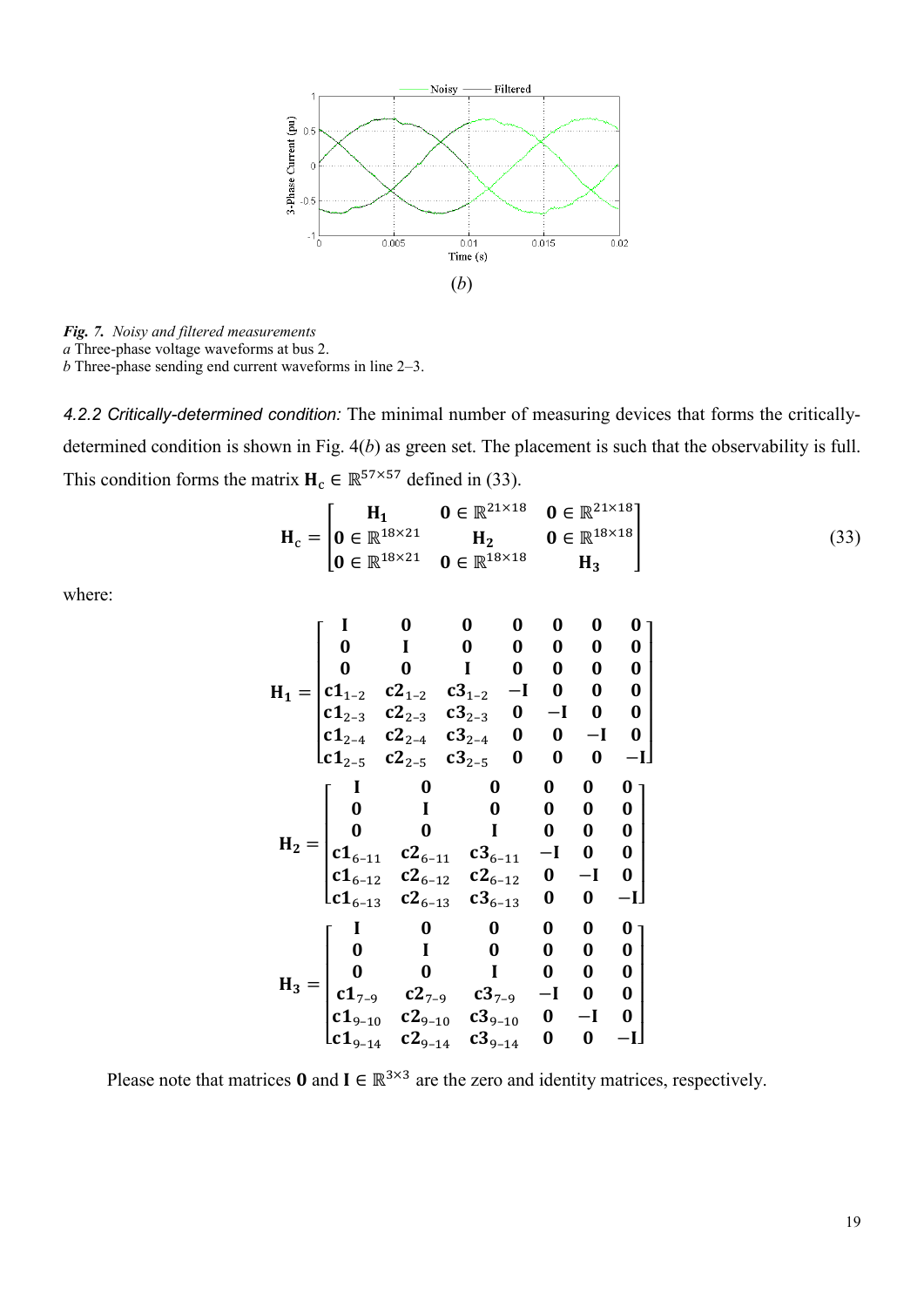Using (33) in (5) in the proposed methodology, the TDHSE is evaluated. For comparative purposes, the harmonic state at unmonitored bus 5 is analysed. In this case, the power system is modelled with a magnetically coupled three-phase network. Fig. 8 shows the HSE per phase. From Fig. 8 it can be observed that the absolute error is small, e.g. the maximum absolute error in phases A, B, and C are 0.57, 0.58 and 0.59 %, respectively. In addition, Fig. 8(*c*) presents harmonic content due to magnetic coupling with phases A and B. Although the nonlinear load in phases A and B is equal, the harmonic content in phases A and B, shown in Figs. 8(*a*) and 8(*b*), respectively, is different due to magnetic coupling. For illustrative purposes, the critically estimated error in phase A is given in detail in Table 7. In order to consider the magnitude of the harmonic, the relative error is used. The maximum relative error is 25.4% for 19-th harmonic. The average relative error is 11.1%. The TDHSE accuracy can be improved using the over-determined estimation as will be presented in the next subsection.

*4.2.3 Over-determined condition:* Two measuring devices have been added at bus 4, as shown in Fig. 4(*b*). The additional measuring devices are the measurements of the receiving end current in line 4-5 and the sending voltage at bus 4, marked as the red set. The over–determined condition forms the matrix  $H_0 \in$  $\mathbb{R}^{63\times57}$ given in (34).

$$
\mathbf{H}_{o} = \begin{bmatrix} \mathbf{H}_{1} & \mathbf{0} \in \mathbb{R}^{21 \times 18} & \mathbf{0} \in \mathbb{R}^{21 \times 18} \\ \mathbf{0} \in \mathbb{R}^{18 \times 21} & \mathbf{H}_{2} & \mathbf{0} \in \mathbb{R}^{18 \times 18} \\ \mathbf{0} \in \mathbb{R}^{18 \times 21} & \mathbf{0} \in \mathbb{R}^{18 \times 18} & \mathbf{H}_{3} \\ \mathbf{H}_{4} & \mathbf{0} \in \mathbb{R}^{6 \times 18} & \mathbf{0} \in \mathbb{R}^{6 \times 18} \end{bmatrix}
$$
(34)

where:

$$
H_4 = \begin{bmatrix} 0 & 0 & 0 & 0 & 0 & 1 & 0 \\ c1_{4-5} & c2_{4-5} & c3_{4-5} & 0 & 0 & 0 & -I \end{bmatrix}
$$

For comparative purpose, the harmonic content for the actual and the estimated harmonic, named over-estimated, at unmonitored bus 5 is also shown in Fig. 8. Please observe that the absolute error has notoriously been reduced, e.g. the maximum differences for phases A, B, and C has been reduced from 0.57 to 0.22, from 0.58 to 0.21, and from 0.59 to 0.17 %, respectively. Table 7 gives in detail the estimated error for the critical and over HSE conditions in phase A. The average relative error in phase A has been reduced from 10.4 to 2.85 %. The maximum error is 8.8 % and corresponds to 21-*th* harmonic which has the smallest magnitude.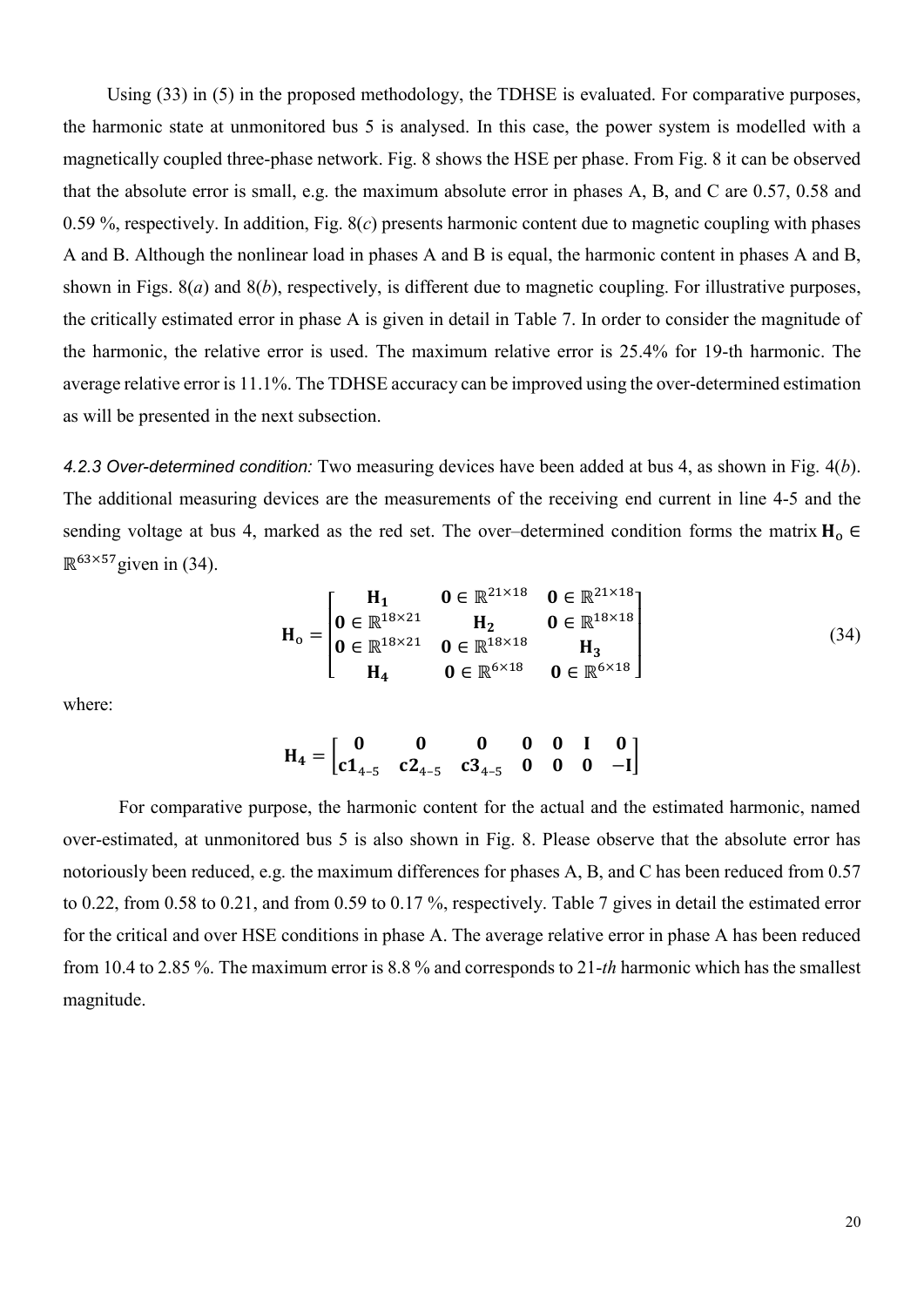

(*c*)

*Fig. 8. Harmonic state estimation for bus 5*

*a* Spectra for phase A.

*b* Spectra for phase B.

*c* Spectra for phase C.

**Table 7** Estimate error for HSE at unmonitored phase A in bus voltage 5 (%)

| Harmonic | Actual  | Critically | Over      | Critically | Over      |
|----------|---------|------------|-----------|------------|-----------|
| order    |         | Estimated  | Estimated | Estimated  | Estimated |
|          |         |            |           | Error      | Error     |
|          |         |            |           |            |           |
| 3        | 10.0321 | 10.0433    | 10.0395   | 0.1109     | 0.0738    |
| 5        | 2.4181  | 2.3324     | 2.4415    | 3.5441     | 0.9665    |
| 7        | 2.5565  | 2.3675     | 2.4419    | 7.3914     | 4.4798    |
| 9        | 2.9055  | 2.5823     | 2.7976    | 11.1247    | 3.7136    |
| 11       | 2.7544  | 2.6651     | 2.7401    | 3.2403     | 0.5160    |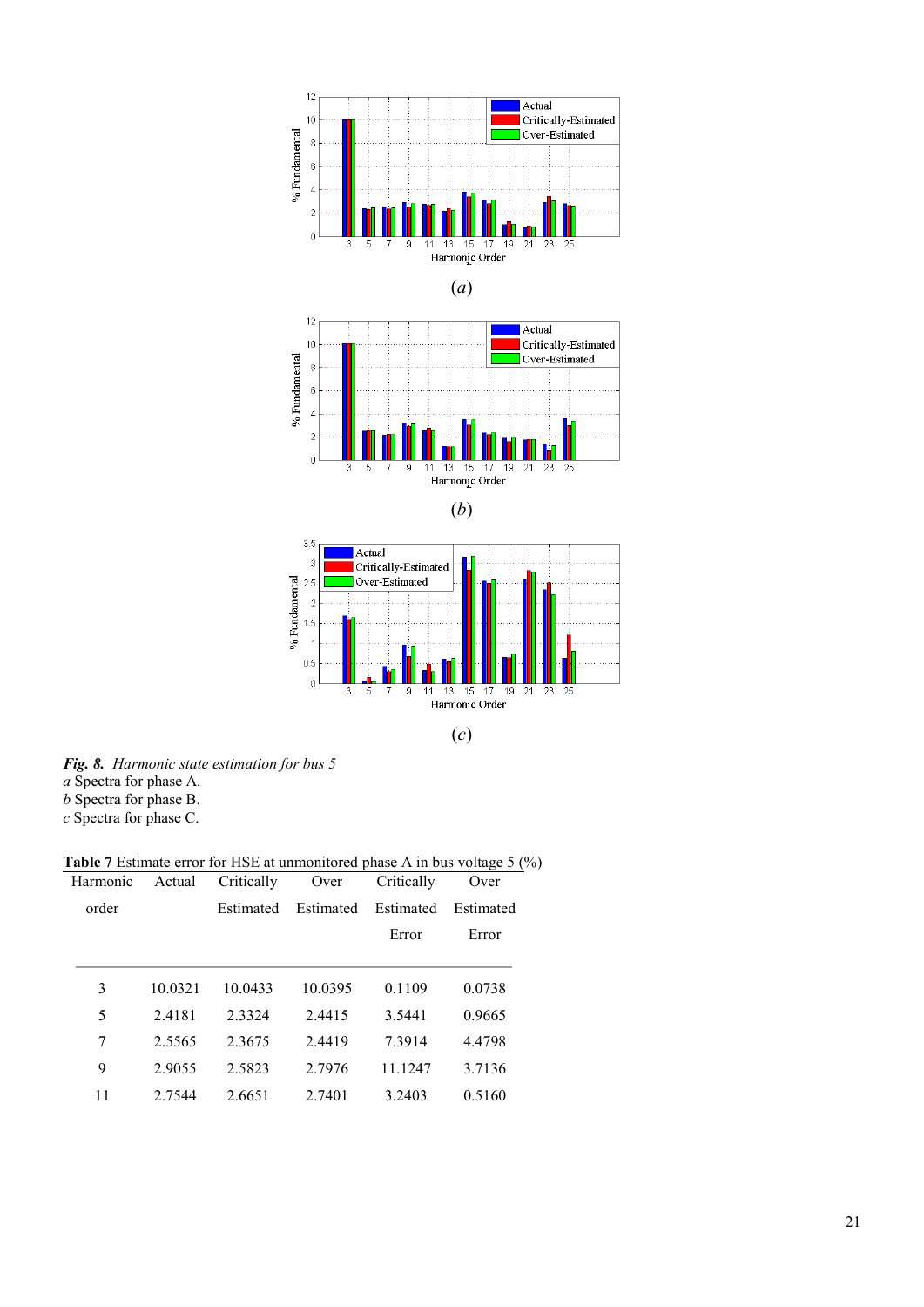| 13 | 2.1441 | 2.4360 | 2.2839 | 13.6137 | 6.5203 |
|----|--------|--------|--------|---------|--------|
| 15 | 3.8259 | 3.3867 | 3.7616 | 11.4783 | 1.6802 |
| 17 | 3.1735 | 2.8124 | 3.0922 | 11.3795 | 2.5601 |
| 19 | 1.0202 | 1.2802 | 1.0670 | 25.4867 | 4.5869 |
| 21 | 0.7590 | 0.9147 | 0.8265 | 20.5112 | 8.8904 |
| 23 | 2.9000 | 3.4708 | 3.0584 | 19.6796 | 5.4605 |
| 25 | 2.8308 | 2.6638 | 2.6097 | 5.9003  | 7.8124 |

*4.2.4 Under-determined condition:* The proposed method uses decoupled equations for state variables. Thus, the under-determined condition can be changed to properly determined condition but partially observable if unobservable state variables are defined. For instance, if the current measurements in line 2-4 for the IEEE 14 bus test system are not available, the resulting matrix is  $\mathbf{H} \in \mathbb{R}^{54 \times 57}$ , i.e. the under-determined condition. If the bus voltage 4 is defined as unobservable, the measurement matrix changes to properly determined condition, i.e.  $H \in \mathbb{R}^{54\times54}$ . The solution for the rest of buses is similar to the critically determined condition, except for the bus 4 that has been defined unobservable.

*4.2.5 Four-wire circuit case study:* The load connected at bus 13 is modelled as a 4-wire circuit. The estimated load currents as well as the estimated neutral current are shown in Fig. 9(a). The respective harmonic components are shown in Fig. 9(b); as expected, the triplen harmonic currents (3, 9, 15, and 21) are of considerable magnitude. Due to the existing unbalance operation condition, harmonics of different order are produced.

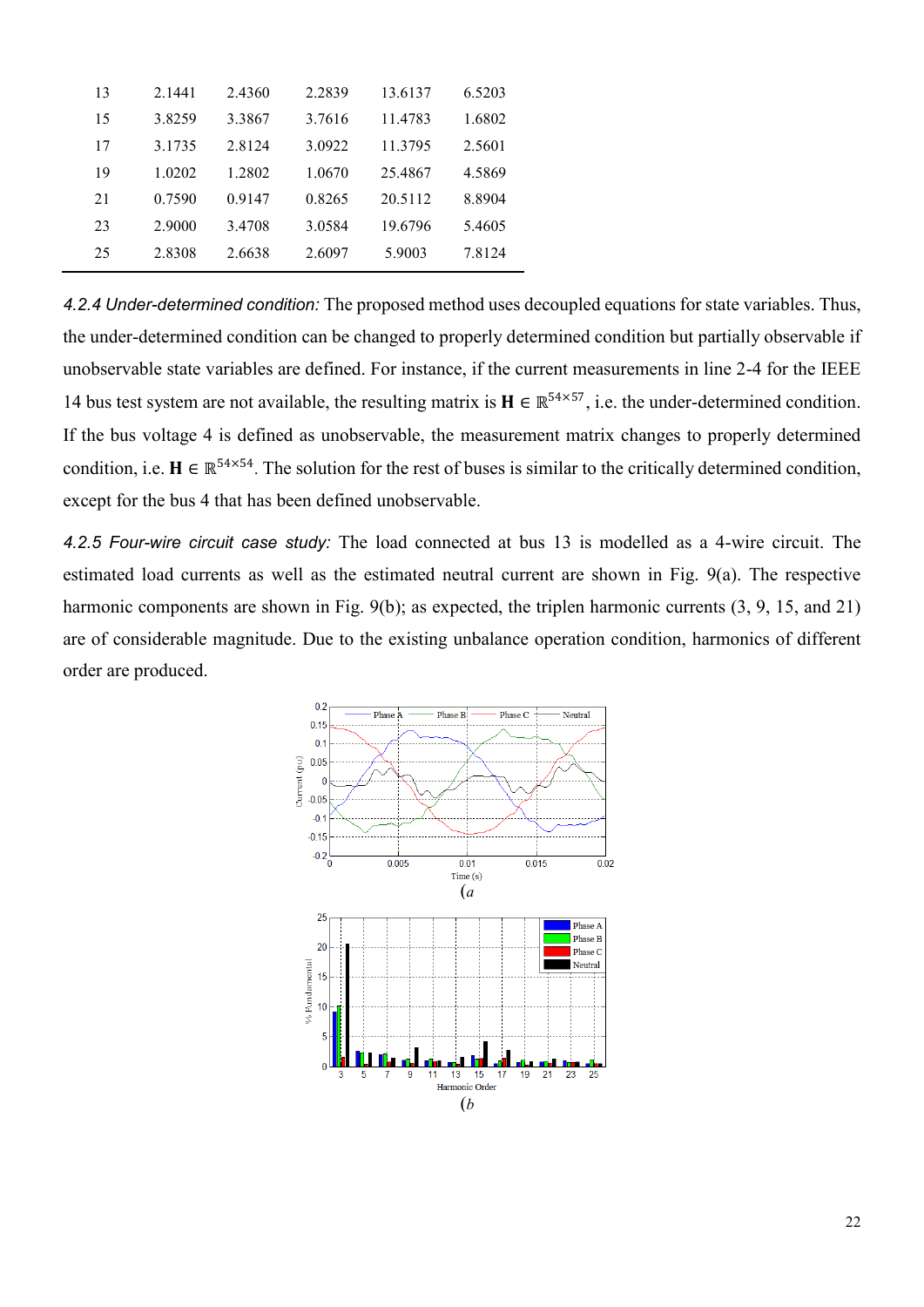*Fig. 9 Estimated phase and neutral load currents at unmonitored bus 13. a* Waveforms. *b* Harmonic content.

## **5. Conclusions**

A time domain methodology for harmonic state estimation assessment (TDHSE) has been proposed. It can be applied in both balanced and unbalanced three-phase power systems.

A method to obtain the optimal number of measuring devices and their appropriate placement to evaluate the HSE in the time domain has been proposed. This can significantly reduce the cost of instrumentation.

By taking advantage of the half-wave symmetry property in the waveforms of voltage and current, the execution time to evaluate the HSE in the time domain has been reduced by approximately 50% of the conventional solution process as only half period of the waveforms is sampled and processed.

The results indicate that using the critically-determined condition, the estimation error can be acceptable for harmonics whose magnitude is larger than the noise level.

Besides, the results suggest that the accuracy of the HSE, including harmonics whose magnitude is small compared to the noise level, can be improved if the over-determined condition is used.

The proposed methodology does not require of an accurate previous knowledge of the harmonic sources nor a procedure for the determination of precise initial state conditions.

## **6. Acknowledgments**

The authors gratefully acknowledge to the Universidad Michoacana de San Nicolás de Hidalgo through the Facultad de Ingeniería Eléctrica, División de Estudios de Posgrado (FIE-DEP) Morelia, México, for the facilities granted to carry out this investigation. The first author wishes to thank the study leave granted by the Instituto Tecnológico de Morelia and to the Consejo Nacional de Ciencia y Tecnología of México (CONACYT) for finance assistance for his doctoral studies at the FIE-DEP. The second author acknowledges financial support from CONACYT for this investigation.

### **7. References**

[1] Dugan, R.C., Santoso, S., McGranaghan, M.F., Wayne Beaty, H.: 'Electrical power systems quality' (McGraw-Hill, 2002, 2nd edn.)

[2] Arrillaga, J., Watson, N., Chen, S.: 'Power system quality assessment' (John Wiley & Sons, 2000, 2nd edn.)

[3] Watson, N.R., 'Power quality state estimation', *Euro. Trans. Elec. Power*, 2010, **20**, pp. 19–33

[4] Rakpenthai, C., Uatrongjit, S., Watson N.R., Premrudeepreechacharn, S.: 'On harmonic state estimation of power system with uncertain network parameters', *IEEE Trans. Power Syst.*, 2013, **28**, (4), pp. 4829–4838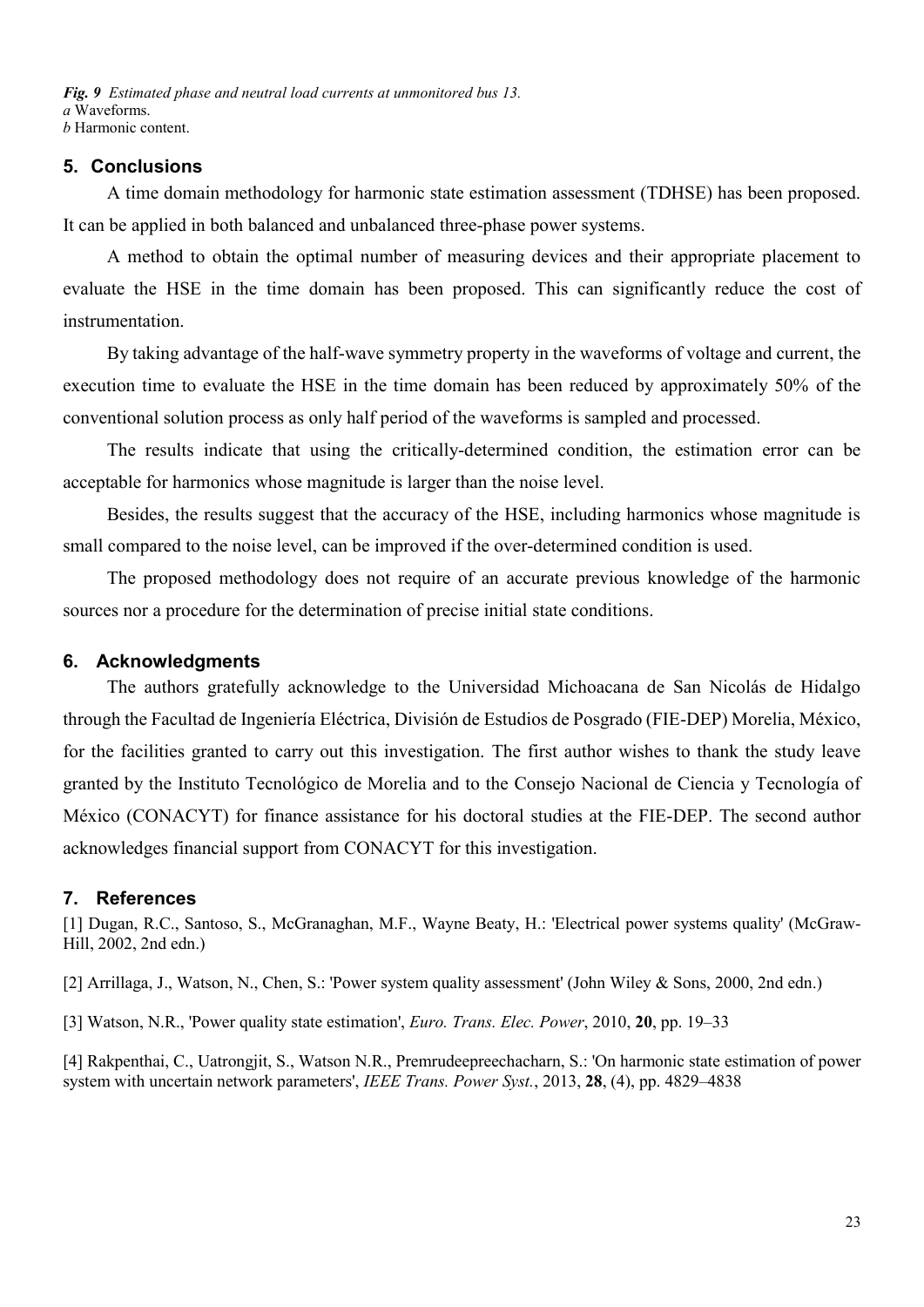[5] Abbas Ketabi, A., Reza, M., Nosratabadi, S.: 'Power quality meters placement using seeker optimization algorithm for harmonic state estimation', *Int. J. Elect. Power Energy Syst.*, 2012, **1**, (43), pp. 141–149

[6] Rad, M., Mokhtari, H., Karimi, H.: 'A new algorithm for optimal measurements placement, observability analysis and harmonic state estimation in power systems', Pow. Elect. Drive Sys. & Tech. Conf., Theran, Iran, Feb 2013, pp. 1–6

[7] Nguyen, H., Yang, J., Choi, S.: 'On harmonic state estimation and the evaluation of harmonic power contribution from sources', Power and Ener. Soc. Gen. Meet., Minnesota, USA, Jul. 2010, pp. 1–6

[8] Almeida, C., Kagan, N.: 'Harmonic state estimation through optimal monitoring systems', *IEEE Trans. Smart Grid*, 2013, **4**, (1), pp. 467–478

[9] Saxena, D., Bhaumik, S., Singh, S.: 'Identification of multiple harmonic sources in power system using optimally placed voltage measurement devices', *IEEE Trans. Ind. Elect*., 2014, **61**, (5), pp. 2483–492

[10] Eldery, M.A., El-Saadany, E.F., Salama, M.M.A., Vannelli, A.: 'A novel power quality monitoring allocation algorithm', *IEEE Trans. Power Deliv.*, 2006, **21**, (2), pp. 768–777

[11] Madtharad, C., Premrudeepreechacharn, S., Watson, N.R., Saeng-Udom, R.: 'An optimal measurement placement method for power system harmonic state estimation', *IEEE Trans. Power Deliv*., 2005, **20**, (2), pp. 1514–1521

[12] Wen, H., Zhang, J., Meng, Z., Guo, S., Li, F., Yang, Y.: 'Harmonic estimation using symmetrical interpolation FFT based on triangular self-convolution window', *IEEE Trans. Ind. Inf*., 2015, **11**, (1), pp. 16–26

[13] Lázaro, J., Miñambres, J., Zorrozua, M.: 'Selective estimation of harmonic components in noisy electrical signals for protective relaying purposes', *Int. J. Elect. Power Energy Syst.*, 2014, **1**, (56), pp. 140–146

[14] Kumar, P., Subudhi, B.: 'Ensemble-Kalman-filter-based power system harmonic estimation', *IEEE Trans. Inst. & Meas*., 2012, **61**, (12), pp. 3216–3224

[15] Arrillaga, J., Watson, N., 'Power system harmonics', (John Wiley & Sons, 2003, 2nd edn.)

[16] Watson, N., Arrillaga, J., 'Power systems electromagnetic transients simulation', (IET Power and Energy Series 39, 2003, 1st edn.)

[17] Bharata, M., Sagar, K., Mohanta, D.: 'A multifunctional real-time power quality monitoring system using Stockwell transform', *IET Sci. Meas. Technol.*, 2014, **8**, (4), pp. 155–169

[18] Siddiqui, R., Grosvenor, R., Pricket, P.: 'dsPIC-based advanced data acquisition system for monitoring, control and security applications', Proc. Int. Conf. on Applied Sciences & Technology, Islamabad, Pakistan, Jan 2015, pp. 293–298

[19] 'GPS synchronization architecture for data acquisition devices', <http://www.ni.com/white-paper/7023/en/>, accessed February 2017

[20] Medina, A., Cisneros-Magaña, R.: 'Time-domain harmonic state estimation based on the Kalman filter Poincaré map and extrapolation to the limit cycle', *IET Gener. Transm. Distrib*., 2012, **6**, (12), pp. 1209–1217

[21] Semlyen, A., Medina, A.: 'Computation of the periodic steady state in systems with nonlinear components using a hybrid time and frequency domain methodology', *IEEE Trans. Power Syst*., 1995, **10**, (3), pp. 1498–1504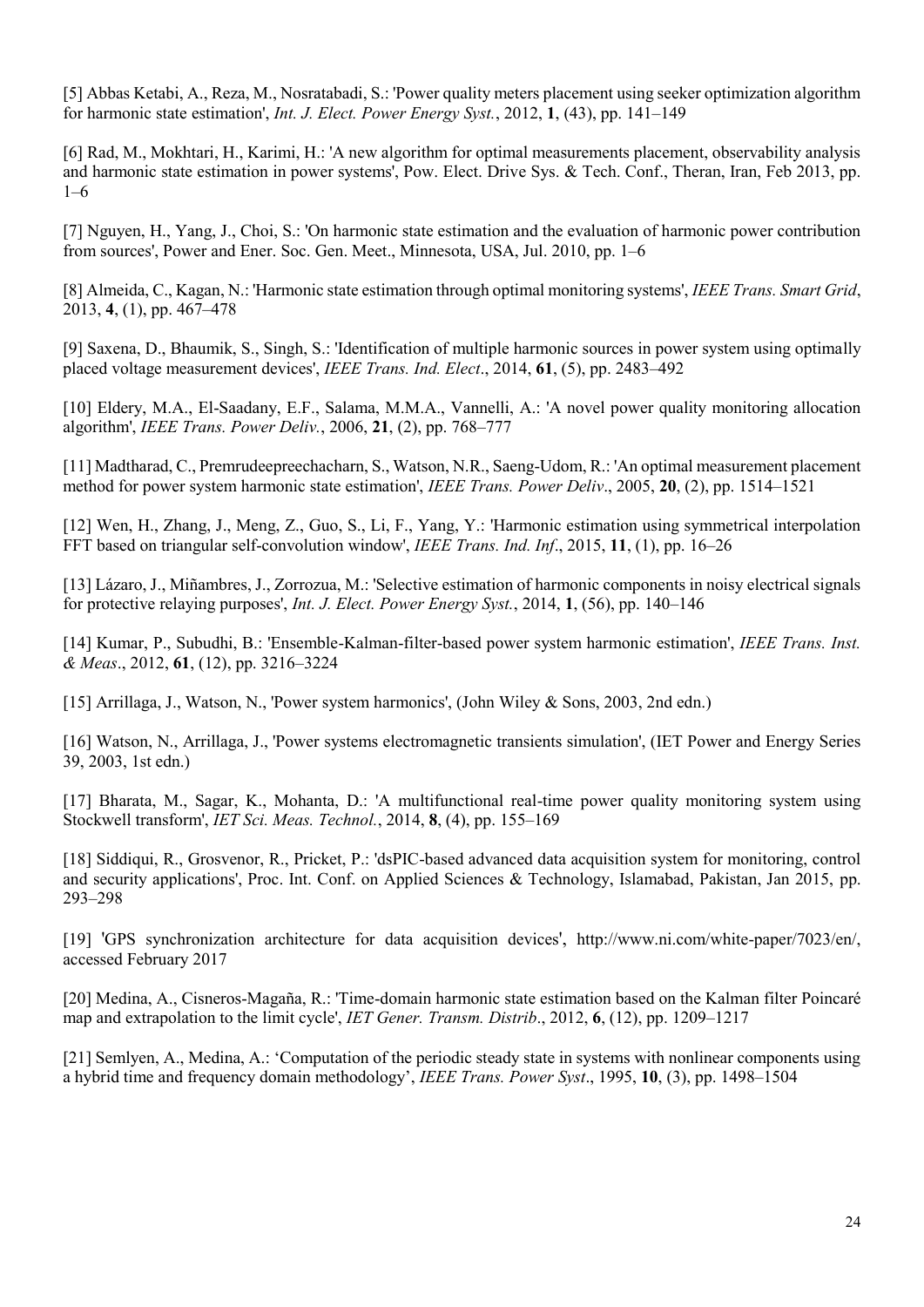[22] Cisneros-Magaña, R., Medina, A., Segundo-Ramírez, J.: 'Efficient time domain power quality state estimation using the enhanced numerical differentiation Newton type method', *Int. J. Elect. Power Energy Syst.*, 2014, **1**, (63), pp. 414–422

[23] Molina-Moreno, I., Medina, A., Cisneros-Magaña, R.: 'Experimental time domain harmonic state estimation using partial measurements', North American Power Symposium, Pullman, USA, Sep 2014, pp. 1–6

[24] Molina-Moreno, I., Medina, A., Cisneros-Magaña, R.: 'Time domain harmonic state estimation using filtered measurements based on Fourier transform', North American Power Symposium, Charlotte, USA, Oct 2015, pp. 1–6

[25] Schweppe, F.C., Handschin, E.J.: 'Static state estimation in electric power systems', *Proc. IEEE*, 1974, **62**, (7), pp. 972-982

[26] Monticelli, A.: 'Electric power system state estimation', *Proc. IEEE*, 2000, **88**, (2), pp. 262-282

[27] Weng, Y., IIic, M.D., Li, Q., Negi, R.: 'Convexification of bad data and topology error detection and identification problems in AC electric power systems', *IET Gener. Transm. Distrib.,* 2015, **9**, (16), pp. 2760-2767

[28] Jeffrey, A.: 'Matrix operations for engineers and scientists: an essential guide in linear algebra' (Springer, 2010, 1st edn.)

[29] Burden, R., Fires, J.: 'Numerical analysis' (CENGAGE Learning, 2011, 9th edn.)

[30] Grainger, J., Stevenson, W.; 'Power system analysis' (McGraw-Hill, 1994, 1st edn.)

[31] Arrillaga, J., Arnold, C.P.: 'Computer analysis of power systems', (John Wiley & Sons, 1994.)

[32] Task Force on harmonics modeling and simulation.: 'Modeling and simulation of the propagation of harmonics in electric power networks. Part I concepts, models and simulation techniques', *IEEE Trans. Power Deliv.*, 1996, **11**, (1), pp. 452-465

[33] Acha, E., Madrigal, M.: 'Power systems harmonics computer modelling and analysis', (John Wiley & Sons, 2001.)

[34] Korres, G.N., Manousakis, M.N., Xygkis, T.C., Lofberg, J.: ' Optimal phasor measurement unit placement for numerical observability in the presence of conventional measurements using semi definite programming', *IET Gener. Transm. Distrib*., 2015, **9**, (15), pp. 2427–2436

[35] Koutsoukis, N.C., Manousakis, N.M., Georgilakis, P.S., Korres, G.N.: 'Numerical observability method for optimal phasor measurement units placement using recursive Tabu search method', *IET Gener. Transm. Distrib*., 2013, **7**, (3), pp. 347–356

[36] Rashidi, F., Abiri, E., Niknam, T., Reza Salehi, M.: 'Optimal placement of PMUs with limited number of channels for complete topological observability of power systems under various contingencies', *Int. J. Elect. Power Energy Syst.*, 2015, **1**, (67), pp. 125–137

[37] Saha, B.K., Sinha, A.K., Pradhan, A.K.: 'An optimal PMU placement technique for power system observability', *Int. J. Elect. Power Energy Syst.*, 2012, **1**, (42), pp. 71–77

[38] Mahari, A., Seyedi, H.: 'Optimal PMU placement for power system observability using BICA, considering measurement redundancy', *Electr. Power Syst. Res*., 2013, **103**, (1), pp. 78–85